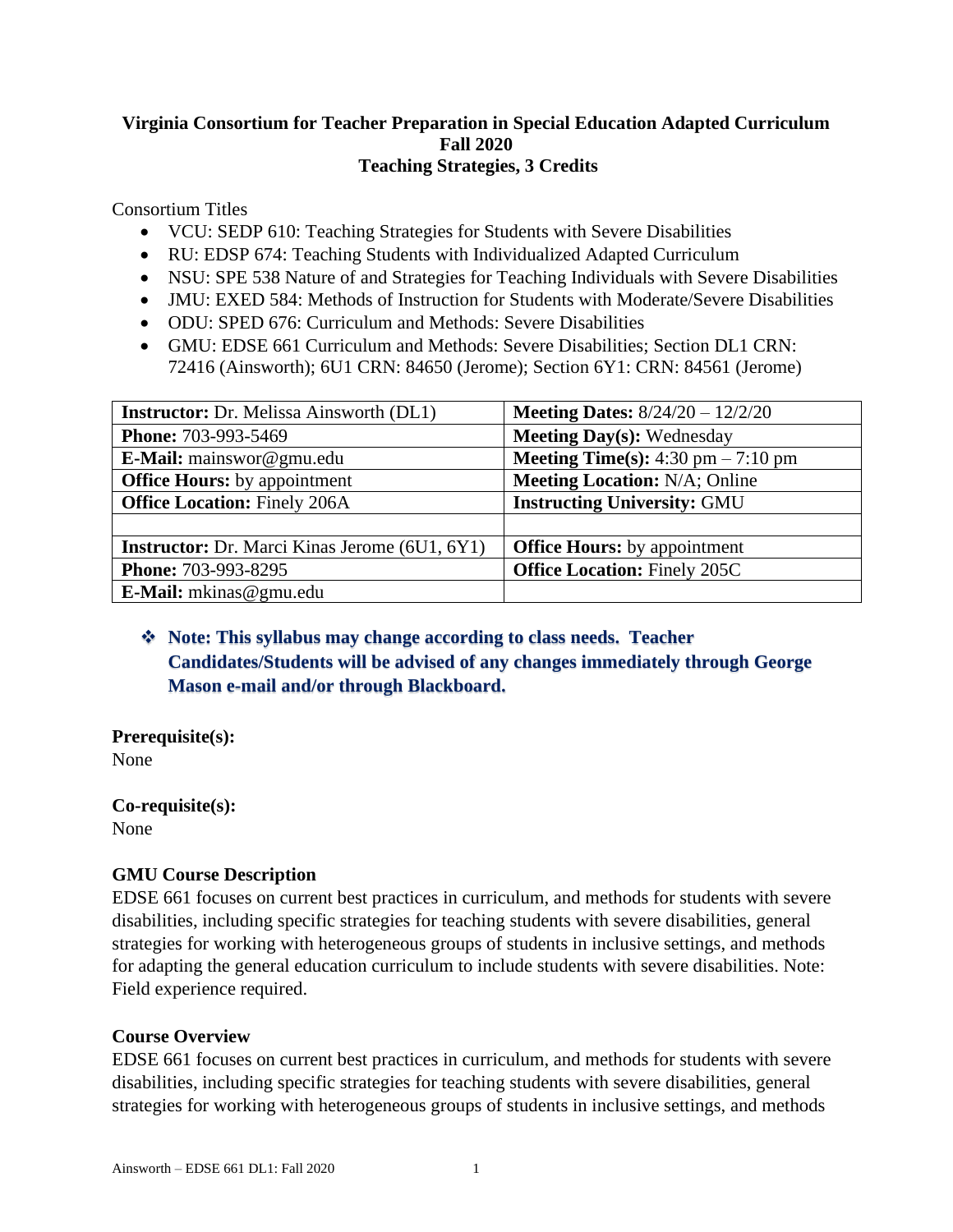for adapting the general education curriculum to include students with severe disabilities. Note: Field experience required.

## **Advising Contact Information**

Please make sure that you are being advised on a regular basis as to your status and progress in your program. Students in Special Education and Assistive Technology programs can contact the Special Education Advising Office at 703-993-3670 or [speced@gmu.edu](about:blank) for assistance. All other students should refer to their assigned program advisor or the Mason Care Network (703- 993-2470).

## **Course Delivery Method**

Learning activities include the following:

- 1. Class lecture and discussion
- 2. Application activities
- 3. Small group activities and assignments
- 4. Video and other media supports
- 5. Research and presentation activities
- 6. Electronic supplements and activities via Blackboard

This course will be delivered online (76% or more) using a synchronous format via the Blackboard Learning Management system (LMS) housed in the MyMason portal. You will log in to the Blackboard (Bb) course site using your Mason email name (everything before @masonlive.gmu.edu) and email password. The course site will be available on Monday, August 24th, 2020.

Under no circumstances, may candidates/students participate in online class sessions (either by phone or Internet) while operating motor vehicles. Further, as expected in a face-to-face class meeting, such online participation requires undivided attention to course content and communication.

## **Technical Requirements**

To participate in this course, students will need to satisfy the following technical requirements:

• High-speed Internet access with standard up-to-date browsers. To get a list of Blackboard's supported browsers see: [Browser support](about:blank#supported-browsers) [\(https://help.blackboard.com/Learn/Student/Getting\\_Started/Browser\\_Support#suppo](about:blank#supported-browsers) [rted-browsers\)](about:blank#supported-browsers)

To get a list of supported operation systems on different devices see: Tested devices [and operating systems](about:blank#tested-devices-and-operating-systems) [\(https://help.blackboard.com/Learn/Student/Getting\\_Started/Browser\\_Support#tested](about:blank#tested-devices-and-operating-systems) [-devices-and-operating-systems\)](about:blank#tested-devices-and-operating-systems)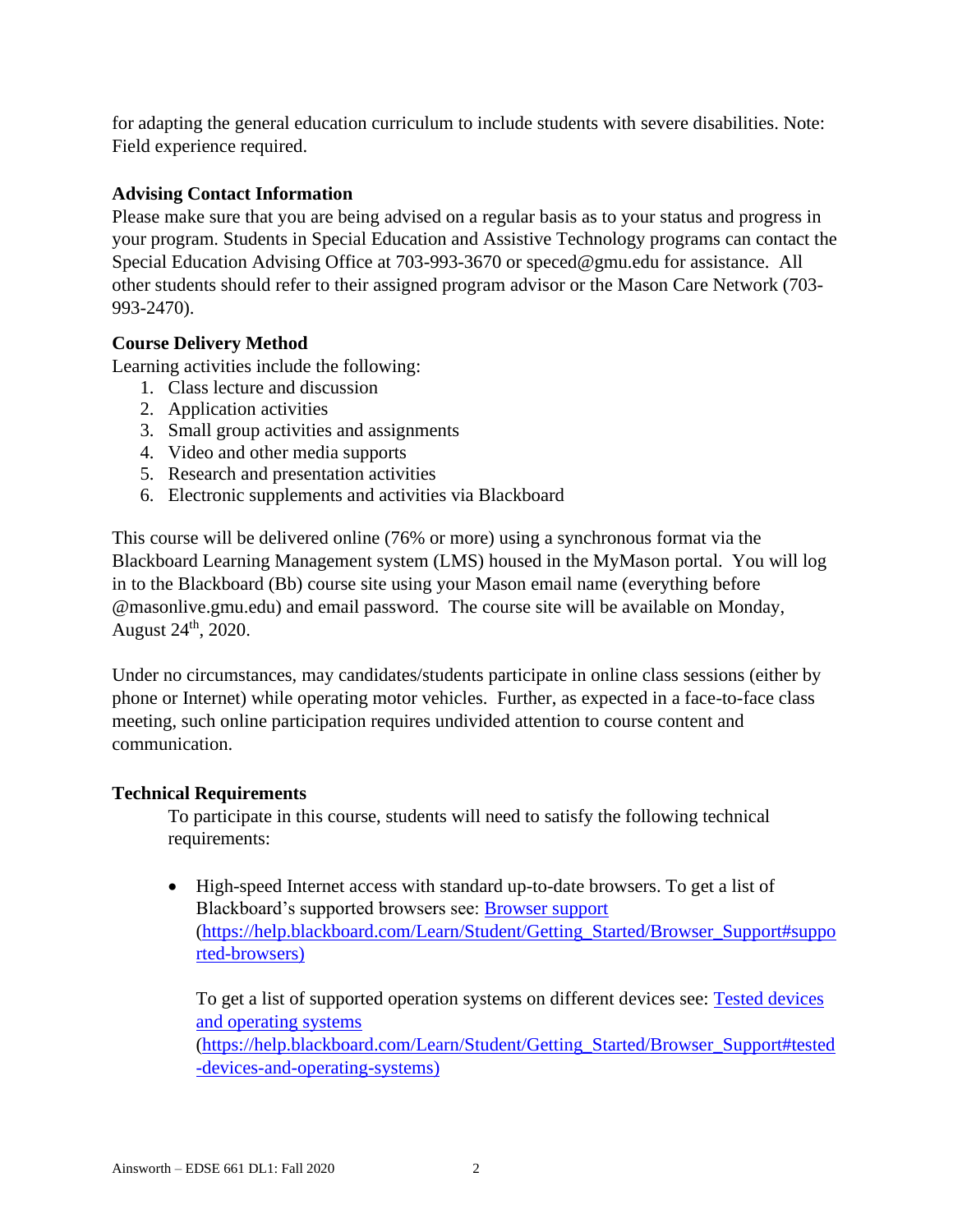- Students must maintain consistent and reliable access to their University email and Blackboard, as these are the official methods of communication for this course.
- Students will need a headset microphone for use with the Zoom web conferencing tool.
- Students may be asked to create logins and passwords on supplemental websites and/or to download trial software to their computer or tablet as part of course requirements.
- The following software plug-ins for PCs and Macs, respectively, are available for free download:
	- o [Adobe Acrobat Reader](about:blank) [\(https://get.adobe.com/reader/\)](about:blank)
	- o [Windows Media Player](about:blank) [\(https://support.microsoft.com/en-us/help/14209/get](about:blank)[windows-media-player\)](about:blank)
	- o [Apple Quick Time Player](about:blank) [\(www.apple.com/quicktime/download/\)](about:blank)

## **Expectations**

• Course Week:

Our course week will begin on the day that our synchronous meetings take place as indicated on the Schedule of Classes and classes will be held each week synchronously at the time indicated on the syllabus. Students are expected to log in at their appointed time and stay for the duration of that time.

• Log-in Frequency:

Students must actively check the course Blackboard site and their University email for communications from the instructor, class discussions, and/or access to course materials at least once outside of class time per week. In addition, students must login for all scheduled online synchronous meetings.

• Participation:

Students are expected to actively engage in all course activities throughout the semester, which includes viewing all course materials, completing course activities and assignments, and participating in course discussions and group interactions.

• Technical Competence:

Students are expected to demonstrate competence in the use of all course technology. Students who are struggling with technical components of the course are expected to seek assistance from the instructor and/or College or University technical services.

- Technical Issues: Students should anticipate some technical difficulties during the semester and should, therefore, budget their time accordingly. Late work will not be accepted based on individual technical issues.
- Workload:

Please be aware that this course is not self-paced. Students are expected to meet *specific deadlines* and *due dates* listed in the Class Schedule section of this syllabus. It is the student's responsibility to keep track of the weekly course schedule of topics, readings, activities and assignments due.

• Instructor Support: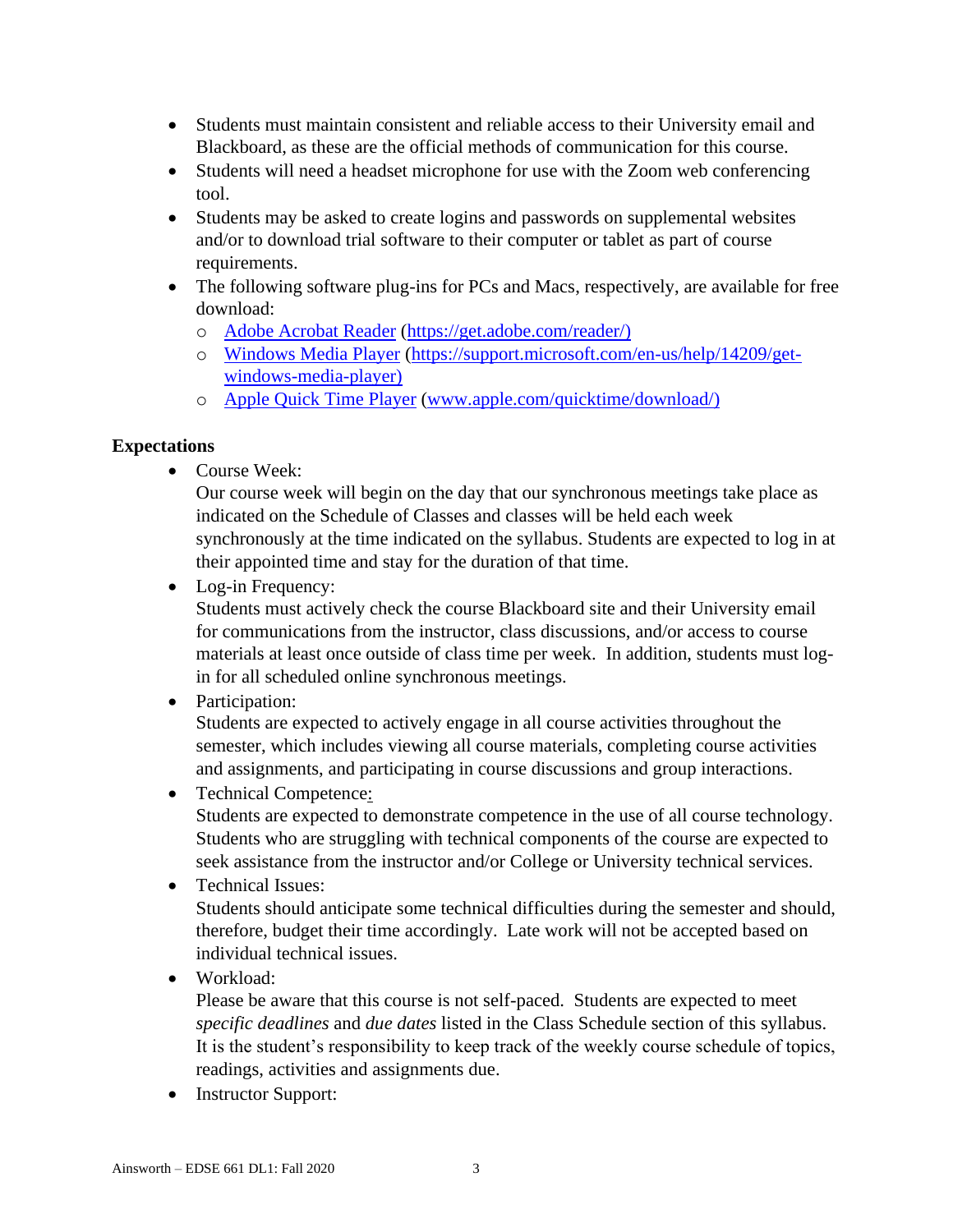Students may schedule a one-on-one meeting to discuss course requirements, content or other course-related issues. Those unable to come to a Mason campus can meet with the instructor via telephone or web conference. Students should email the instructor to schedule a one-on-one session, including their preferred meeting method and suggested dates/times.

• Netiquette:

The course environment is a collaborative space. Experience shows that even an innocent remark typed in the online environment can be misconstrued. Students must always re-read their responses carefully before posting them, so as others do not consider them as personal offenses. *Be positive in your approach with others and diplomatic in selecting your words*. Remember that you are not competing with classmates, but sharing information and learning from others. All faculty are similarly expected to be respectful in all communications.

• Accommodations:

Online learners who require effective accommodations to insure accessibility must be registered with George Mason University Disability Services or home university.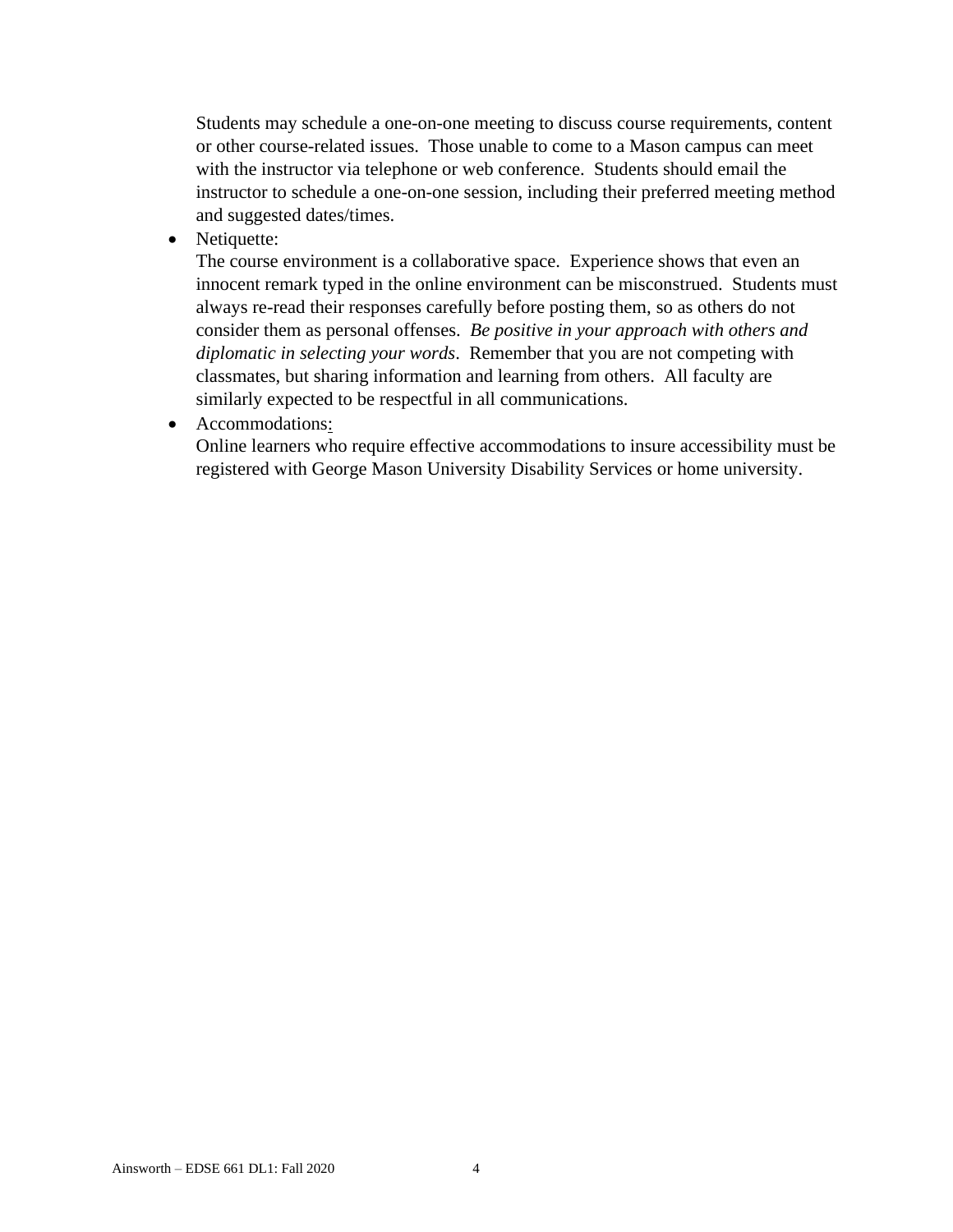## *Specific Expectations for Students Participating Using Web Conferencing (Zoom):*

- Zoom Access: Links for synchronous class sessions will be provided on the course Blackboard site. Students do not need a Zoom login to participate.
- Web conferencing requirements:
	- o You must have a working web camera and headset/microphone combination.
	- o Use your real name to sign in—no aliases, please.
	- o Mute your microphone when not speaking.
	- o Your camera output must remain live in order to document your attendance during class. Please don't freeze your camera.
- Web conferencing decorum: Remember that while you are participating in the class via web conferencing, you are visible to the entire class and must maintain an appropriate professional demeanor. This includes preventing auditory and visual interruptions from your site, dressing professionally, and managing the area from which you broadcast, including setting up an appropriate neutral backdrop and adequate lighting.
- Technical problems: Avoid problems: Test your system several days before the first class. Zoom requires a high bandwidth connection. Students attending at home should advise others in the home they may not use the Internet for online games, movies, etc. during class time. Avoid public Wi-Fi; the bandwidth is shared and you may experience dropout or shutdown. Test your system before the first class.
	- o The professor cannot help you with the technical side of web conferencing--signing on, problems with the interface, etc. You should have become familiar with Zoom before class begins and tested your system. As a web conferencing participant, you alone are responsible for the equipment that you use to join the class.
	- o Students who experience technical problems with their courses must contact the CEHD Office of Technology Support at (703) 993-5654 or [cehdtech@gmu.edu.](about:blank) Contact Tech Support as soon as you have determined you cannot correct your connection problem.
	- o If you have problems with your home computer that prevent you from web conferencing, it is your responsibility to locate another computer or temporarily join the class at the site nearest you as quickly as possible to avoid missing classes and losing points.
- Attendance: If you are registered into a web conferencing section, please be make sure that you check in with the professor at the beginning of each class period and check out at the end to be credited for attendance in this class. Web conferencing in the special education program requires synchronous attendance (you must be viewing the class at the time it is meeting). If you can't attend synchronously, please drop the class. Participant login frequency and duration is tracked in Zoom.
- Asking questions: Ask your questions verbally rather than using the hand raise icon or typing your comments. The professor will answer as many questions in class as possible. All students should email the professor with any questions that cannot be answered in class or are private in nature.
- Taking tests: All testing will be done on Blackboard at your home or another secure computer and requires no proctors. Avoid public Wi-Fi; the bandwidth is shared and you may experience system dropout or shutdown that will end your test attempt.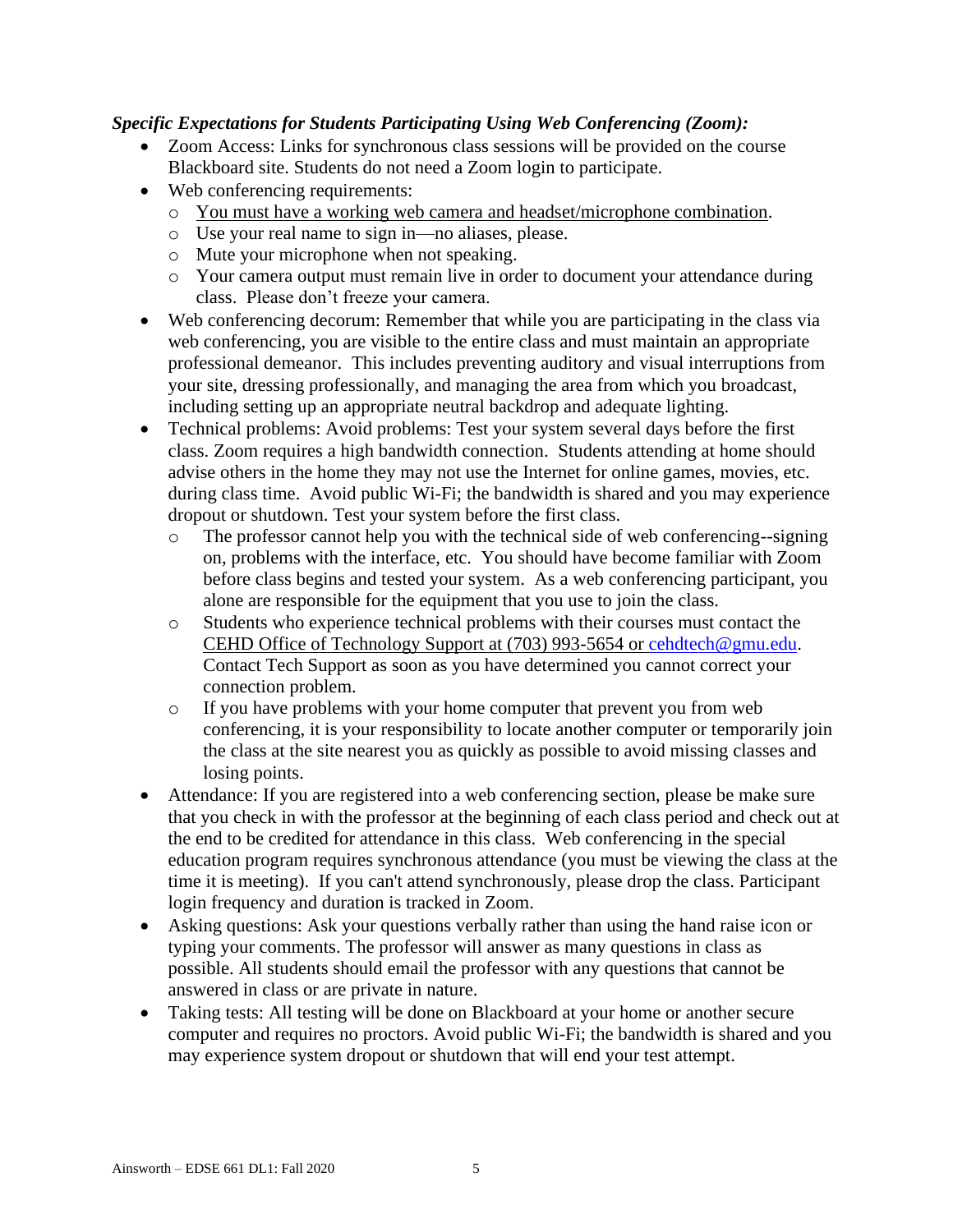### **Learner Outcomes**

- 1. Upon completion of this course, teacher candidates/students will be able to:
- 1. Write IEPs so they define individualized sequences of measurable objectives for teaching needed functional skills that link to standards of learning general curriculum and begin with present level of performance and end with goal performance.
- 2. Construct, use, and interpret nonstandard, informal skill assessment (such as task analysis and observation) to identify appropriate objectives, evaluate student performance during baseline and intervention, and make improvements in instruction for students with disabilities in an adapted curriculum across the K-12 levels.
- 3. Assess target skills before (baseline probes) and during (instructional probes) instruction using direct observation or assessment of permanent products.
- 4. Create dated graphs of student performance data using Excel; draw aim and trend lines using Excel.
- 5. Use "raw" and graphed student performance data (along with aim and trend lines and problem analysis) to evaluate the effects of instruction and make data-based decisions for improving student performance.
- 6. Embed instruction on targeted IEP objectives into functional daily routines and activities.
- 7. Plan, implement, and evaluate instructional programs that use effective antecedent teaching strategies (e.g., observational learning, milieu approach, system of least intrusive prompts, simultaneous prompting, time delay, graduated guidance, picture assists, audio/video-modeling, backward and whole task chaining) and consequent strategies (e.g., shaping, error correction, consequential strategies, and interspersed review).
- 8. Write and implement an instructional plan that specifies a sequence of instructional objectives leading to a goal, uses a task analysis (for multiple step skills) or a skill sequence (for discrete skills), incorporates antecedent and consequence teaching strategies aimed at a specific stage of learning, and specifies a plan for collecting and analyzing student performance data on an ongoing basis.
- 9. Understand general education teaching practices that promote inclusion of students with severe disabilities in the general education curriculum and support them in the least restrictive environment (e.g., curriculum and instructional adaptation, group instruction, self-management, schedule following, cooperative learning, peer tutoring). Understand when and how to use small group instruction, peer tutoring, community-based instruction, simulated instruction, video-modeling instruction, and instruction involving both typical students and students with disabilities.
- 10. Apply a model to plan with general educators any adaptations and modifications that are needed in the general education curriculum and class activities in order to meet the instructional needs of students with severe disabilities.
- 11. Train paraprofessional support staff to use appropriate teaching methods and supportive interaction styles with students to support students without encouraging dependency. Provide these staff members with supervision and feedback.
- 12. Demonstrate proficiency in the use of educational technology for instruction.
- 13. Apply course concepts to K-12 school settings through field-based learning experiences (e.g., field experiences in K-12 classrooms, field-based case studies, field-based virtual/online learning experiences, etc.).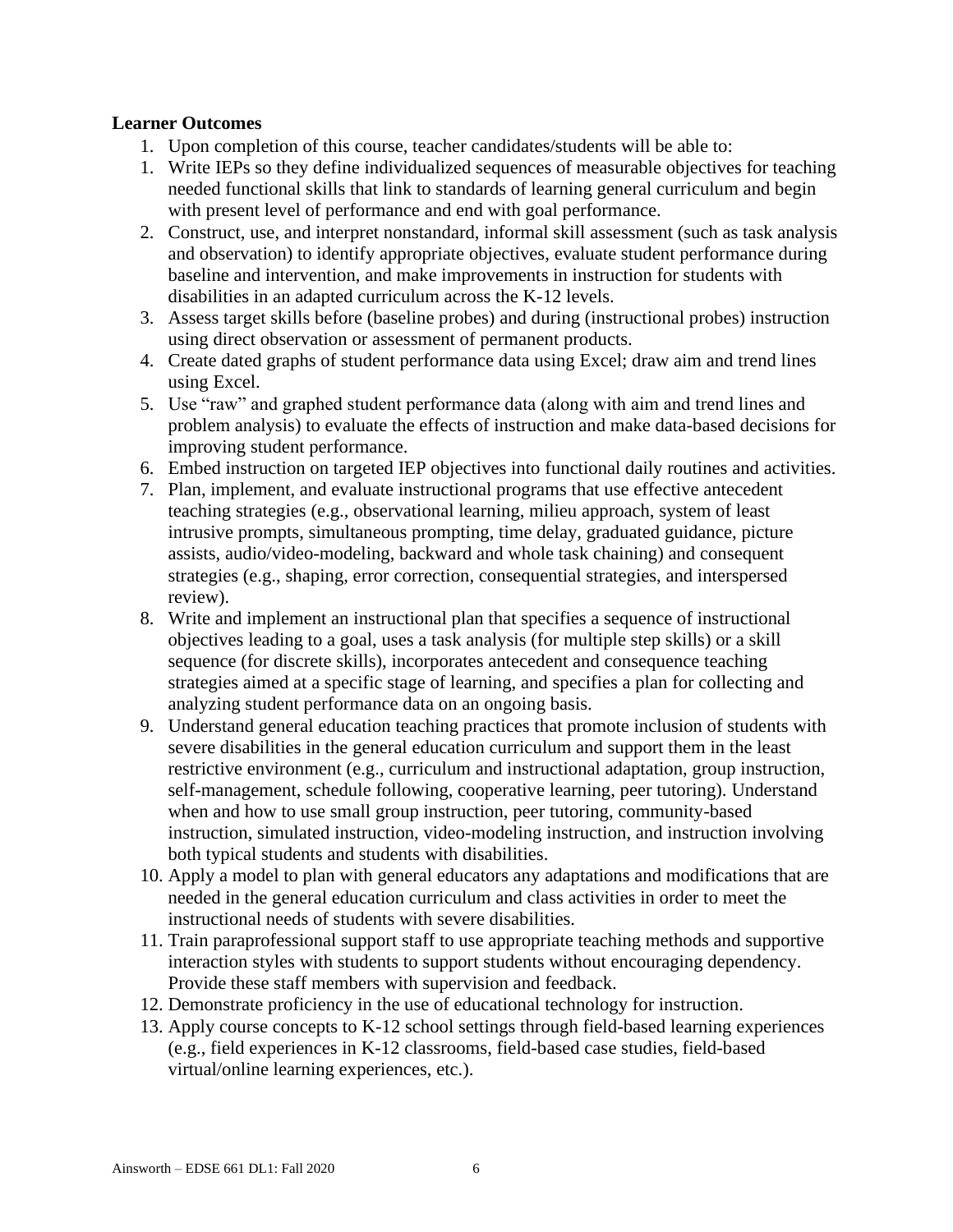#### **Professional Standards**

Council for Exceptional Children (CEC), Interstate Teacher Assessment and Support Consortium (InTASC). Upon completion of this course, students will have met the following professional standards: CEC Standard 1: Learner Development and Individual Learning Differences (InTASC 1,2); CEC Standard 2: Learning Environments (InTASC 3); CEC Standard 4: Assessment (InTASC 6); CEC Standard 5: Instructional Planning and Strategies (InTASC 7,8); CEC Standard 6: Professional Learning and Ethical Practices (InTASC 9) & CEC Standard 7: Collaboration (InTASC 10).

This course contains at least on Common Assessment developed by the College of Education and Human Development to assess our candidates' performance on nationally accepted standards for beginning teachers (InTASC) and our programs' performance on national accreditation standards (CAEP).

### **Required Texts**

Brown, McDonnell, Snell (2020) Instruction of students with severe disabilities (**9th** ed). Pearson

### **Recommended Texts**

American Psychological Association*.* (2020). *Publication manual of the American Psychological Association* (7th ed.). [https://doi.org/10.1037/0000165-000](about:blank)

### **Additional Readings**

As assigned and posted on Blackboard in the "Additional Readings" tab on the side menu.

### **Course Performance Evaluation**

Students are expected to submit all assignments on time in the manner outlined by the instructor (e.g., Blackboard, VIA, hard copy).

### **VIA Performance-Based Assessment Submission Requirement**

It is critical for the special education program to collect data on how our students are meeting accreditation standards. Every teacher candidate/student registered for an EDSE course with a required Performance-based Assessment (PBA) is required to upload the PBA to VIA (regardless of whether a course is an elective, a one-time course or part of an undergraduate minor). A PBA is a specific assignment, presentation, or project that best demonstrates one or more CEC, InTASC or other standard connected to the course. A PBA is evaluated in two ways. The first is for a grade, based on the instructor's grading rubric. The second is for program accreditation purposes. Your instructor will provide directions as to how to upload the PBA to VIA.

For EDSE 661, the required PBA is Instructional Plan and Implementation. Please check to verify your ability to upload items to VIA before the PBA due date.

**Assignments and/or Examinations Performance-based Assessment (VIA submission required)**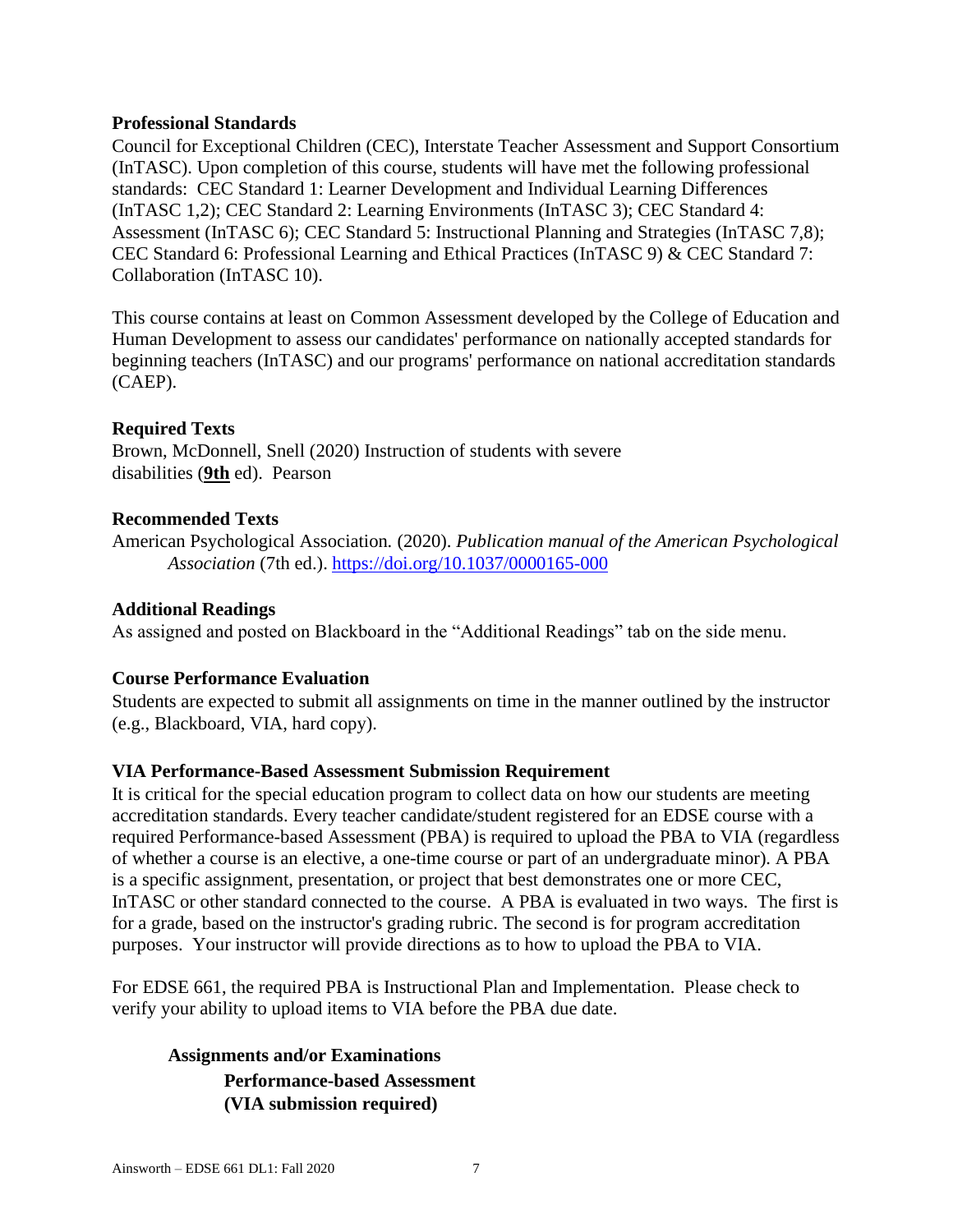The performance-based VIA assignment is the Instructional Plan and Implementation. See the Course Assignments section for assignment description.

### **College Wide Common Assessment (VIA submission required)**

None

## **Performance-based Common Assignments (No VIA submission required)**

None

#### **Field Experience Requirement – GMU Students**

A field experience is a part of this course. A field experience includes a variety of early and ongoing field-based opportunities in which candidates may observe, assist, and/or tutor. Field experiences may occur in off-campus settings, such as schools (CAEP, 2016).

Students must be able to perform the essential functions of the practicum site assigned with or with without an accommodation. Contact Disability Services (ods@gmu.edu) for questions related to accommodations.

\*Please note that due to barriers with accessing field experience placements in Fall 2020 as a result of COVID-19, there will be changes to the field experience process in this course. Students will be notified well in advance with changes and provided with alternative options. Check your Mason email regularly for important information regarding your field experience.

#### **Course Assignments**

#### **Instructional Plan: 150 points**

You will select a target student to follow from the provided selection of students participating in the case study research project. This assignment will require you to do the following:

- 1. Conduct and write a literature review based upon either the methodology used in the case study research or the subject matter covered in the case study research.
- 2. Analyze and annotate the methods used in the case study research.
- 3. Analyze and interpret the data of the selected student from the case study research.
- 4. Discuss the results of the target student and the implications for future practice.
- 5. See Blackboard for detailed assignment description and rubric.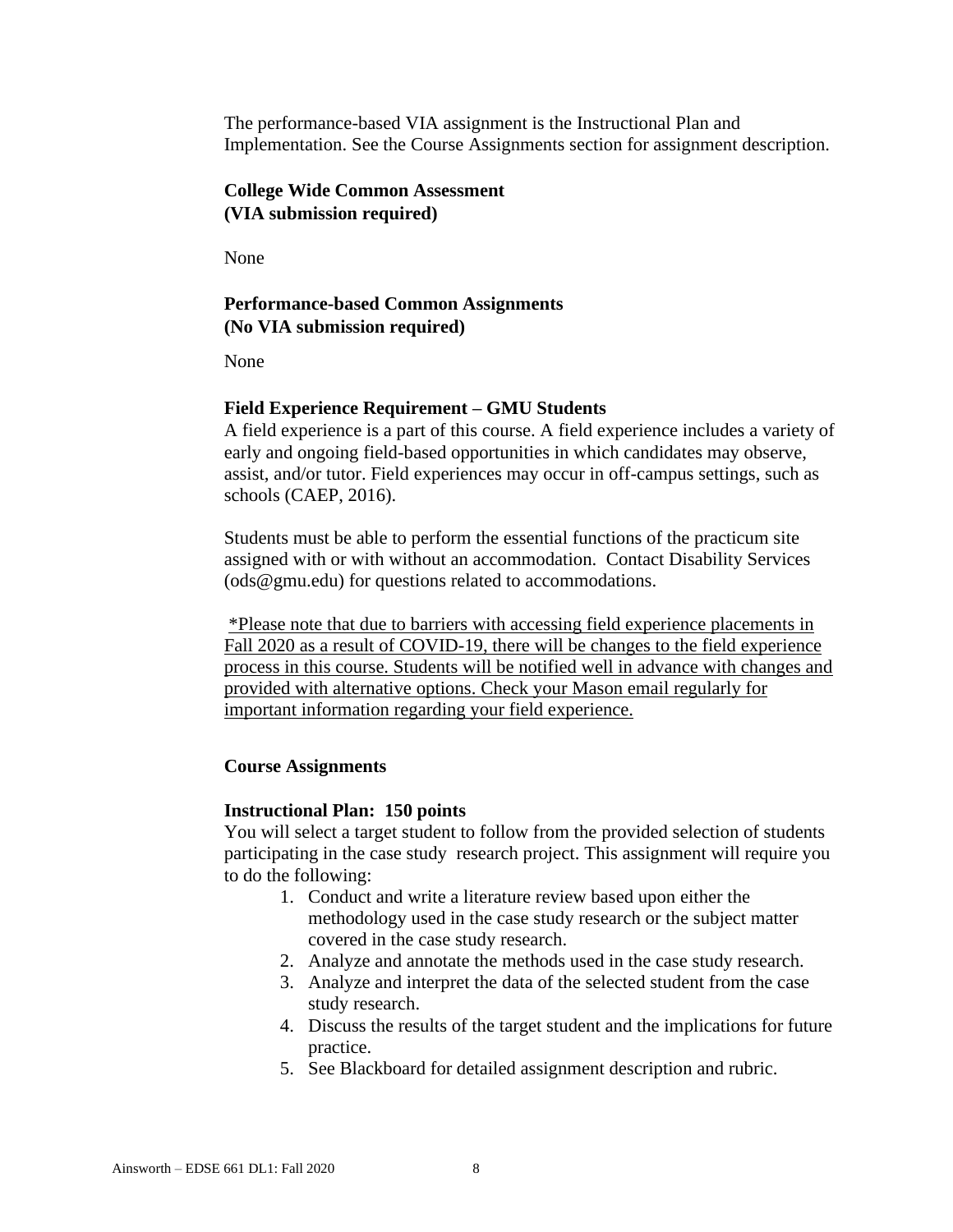#### **Lesson Plans: 100 pts total (25 pts each)**

As we cover different academic areas you will be asked to turn in 1 lesson plan per area for a total of 4 lessons plans (1 each for the following areas: math, science OR history, communication, life skills). Each lesson plan is worth 25 points. Each lesson plan has a different due date. Detailed descriptions of the directions for each lesson plan is found on blackboard under the assignments tab

### **Small Group Participation: 110 pts (10 pts per week, Weeks 2 – 12)**

Each week you will participate in a small group discussion led by an instructor. The discussion will be based upon the pre-recorded lecture that you may watch prior to class or during the first hour of class time. You must upload your completed copy of TQE's based on the lecture prior to your assigned group time and be prepared to discuss them. You must participate in the group session as well as upload your TQE's to receive your points for the session.

### **Reading Check/Blackboard Activity: 65 points (5 points per week)**

Each week as part of class time there will be a reading quiz or other online activity posted in the weekly content folder on blackboard. These 5 point activities will be available beginning at 4:30 each Wednesday and will be due by 7:10 that day. They are intended to part of your 4:30 – 7:10 in-class time.

| <b>Assignment</b>                 | <b>Due Date</b>         | <b>Points possible</b>        |
|-----------------------------------|-------------------------|-------------------------------|
| Math lesson Plan                  | <b>Friday October 2</b> | 25                            |
| Science OR History lesson plan    | Wednesday, October 14   | 25                            |
| Life Skills Lesson Plan           | Wednesday, October 28   | 25                            |
| <b>Communication Lesson Plan</b>  | Wednesday November 4    | 25                            |
| <b>Instructional Plan</b>         | Wednesday December 2nd  | 150                           |
| <b>Small Group Participation</b>  | Weekly for 11 weeks     | $110(10 \text{ points each})$ |
|                                   | (see class schedule)    |                               |
| Reading Check/Blackboard Activity | Weekly                  | 65 (5 points per week)        |
| <b>Total Points Possible</b>      |                         | 425                           |

### **Course Policies and Expectations**

### **Attendance/Participation**

Students are expected to attend all class sessions during the course. As adult learners, you make personal decisions about enacting professional responsibilities, including those as a student. Students are expected to log in on time and stay for the duration of class time. **Attendance, timeliness, and professionally relevant, respectful and active participation are expected.** Please see participation points under the assignments section.

In the unlikely event that you are not able to attend, it is your responsibility to ensure that you have covered the material missed. Students who are absent are held responsible for the material covered including assignment discussions/clarifications/explanations and assignments given and due.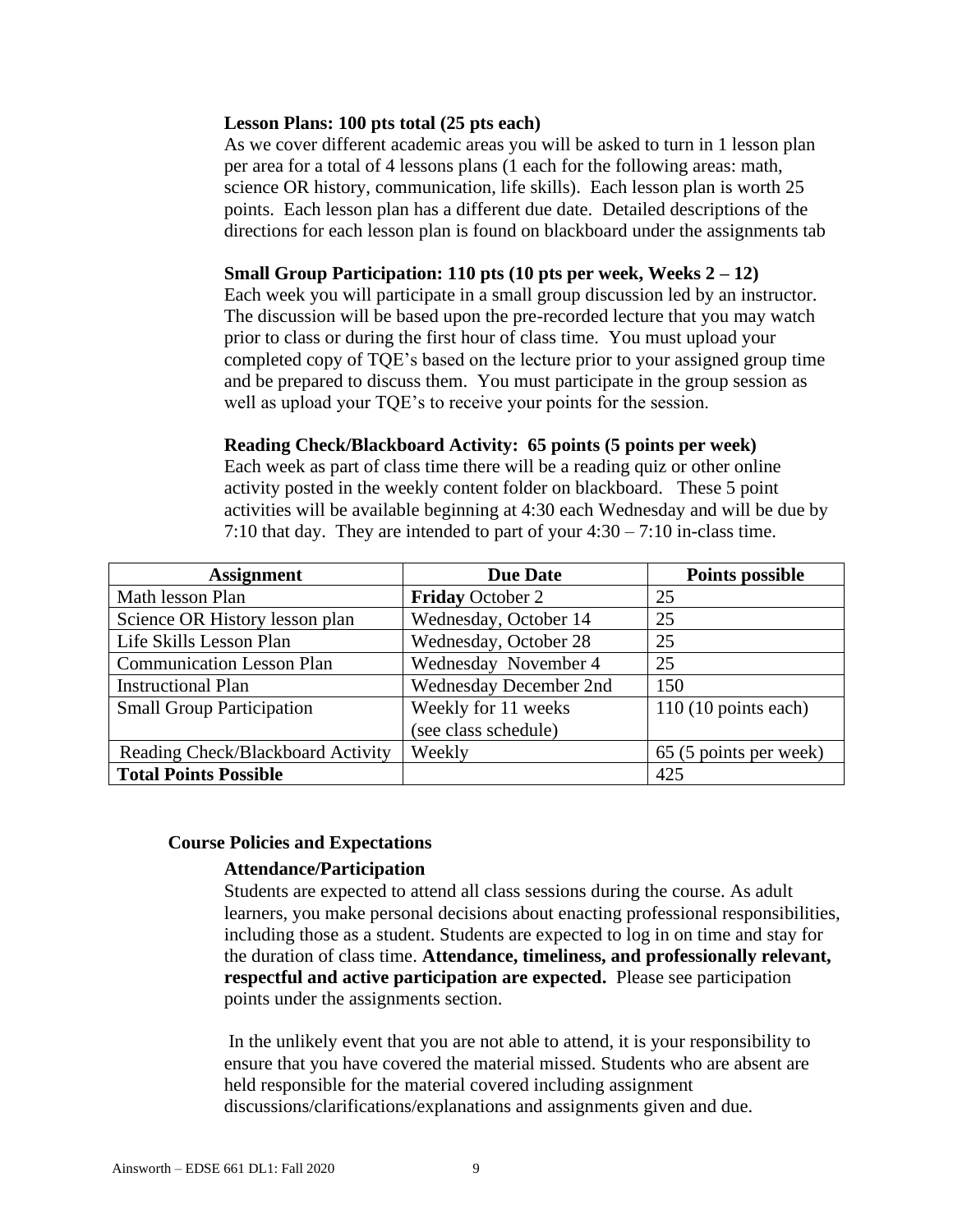If you anticipate that you will miss more than two sessions, it is recommended that you drop the class and take it in a semester where you can ensure appropriate attendance.

#### **Late Work**

All assignments are due posted to blackboard by 5:00 PM on the dates listed in the course schedule in this syllabus. Ten percent of the available points for the assignment will be deducted each day for late submissions during the first week after the due date. After one week from the due date, assignments will not be accepted. Thus, an assignment that is three days late is able to obtain only 70% of the points for the assignment regardless of the quality of the work. After one week, the assignment will no longer be accepted and a score of zero will be entered into the grade book for the assignment. If you are having difficulty with an assignment, please contact the instructor as soon as possible. Submitting an assignment late does not alter the due dates of the other assignments and prevents timely feedback that may be of value in later assignments. Strive to keep up with the assignment schedule.

**\*\*Late or incorrectly turned in/uploaded assignments will be graded at the convenience of the instructor and therefore may not provide timely feedback. Late work may not be returned until the end of the semester**

#### **Grading Scale**

| $93-100\% = A$ | $87 - 89\% = B +$ | $70-79\% = C$ |
|----------------|-------------------|---------------|
| $90-92\% = A$  | $80 - 86\% = B$   | $< 70\% = F$  |

**\*Note:** The George Mason University Honor Code will be strictly enforced. See [Academic](about:blank)  [Integrity Site](about:blank) [\(https://oai.gmu.edu/\)](about:blank) and [Honor Code and System](about:blank)

[\(https://catalog.gmu.edu/policies/honor-code-system/\)](about:blank). Students are responsible for reading and understanding the Code. "To promote a stronger sense of mutual responsibility, respect, trust, and fairness among all members of the George Mason University community and with the desire for greater academic and personal achievement, we, the student members of the university community, have set forth this honor code: Student members of the George Mason University community pledge not to cheat, plagiarize, steal, or lie in matters related to academic work." Work submitted must be your own new, original work for this course or with proper citations.

#### **Professional Dispositions**

Students are expected to exhibit professional behaviors and dispositions at all times. See [Policies and Procedures](about:blank) [\(https://cehd.gmu.edu/students/polices-procedures/\)](about:blank). Students are expected to exhibit professional behaviors and dispositions at all times. In the College of Education and Human Development, dispositions are formally and separately evaluated in at least two points in each student's program – a self-evaluation at the start of their program, and a university supervisor's evaluation during internship. In special education licensure programs, the self-evaluation is an online survey distributed via email upon program entry for graduate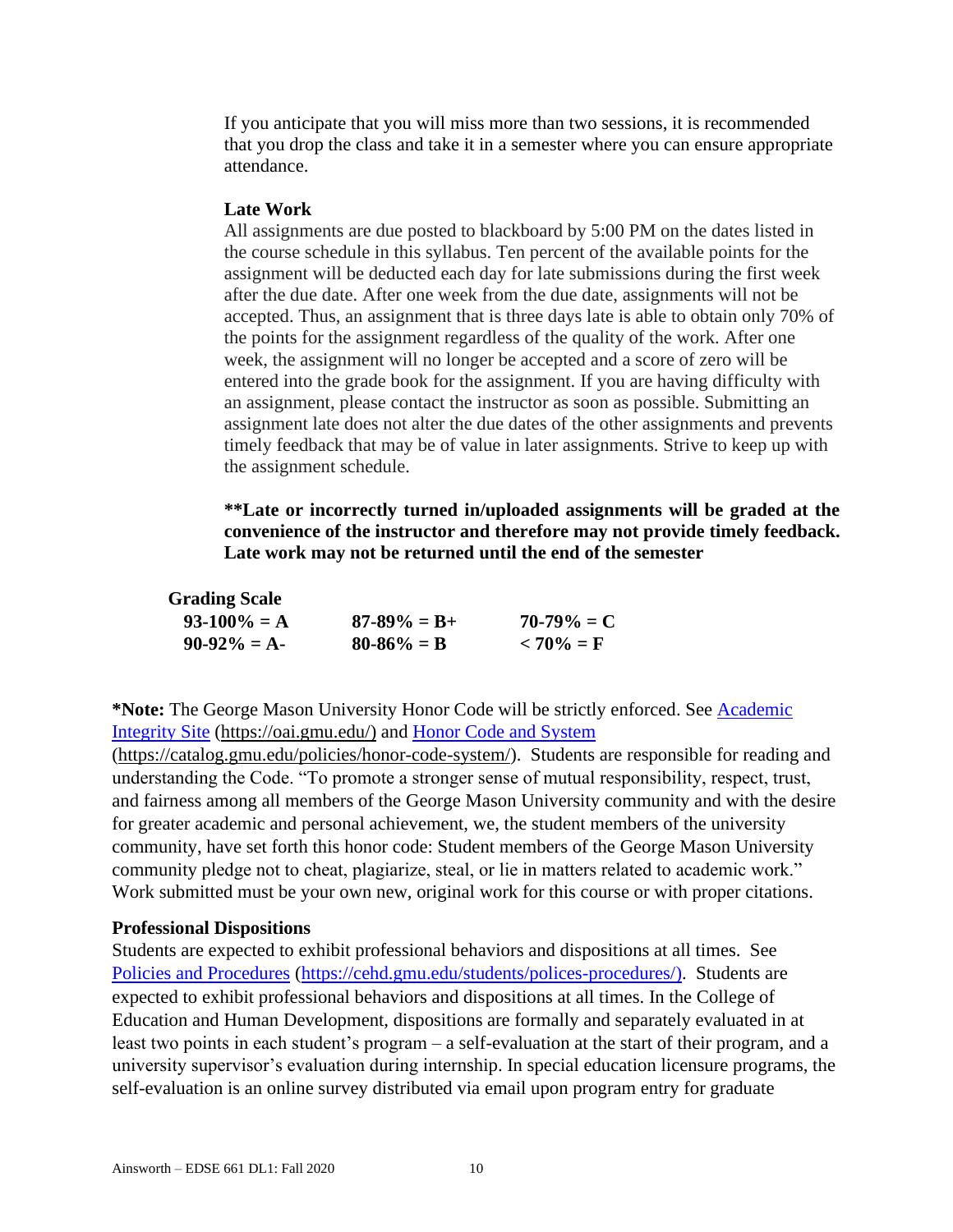students and within initial courses (EDSE 241, EDSE 361, and EDSE 311) for undergraduate students. When dispositions are assessed, it is important that for areas where a positive disposition is 'occasionally evident' or 'rarely evident,' the student takes steps to grow as an educator. See https://cehd.gmu.edu/epo/candidate-dispositions.

### **Core Values Commitment**

The College of Education and Human Development is committed to collaboration, ethical leadership, innovation, research-based practice, and social justice. Students are expected to adhere to these principles: See [Core Values](about:blank) [\(http://cehd.gmu.edu/values/\)](about:blank).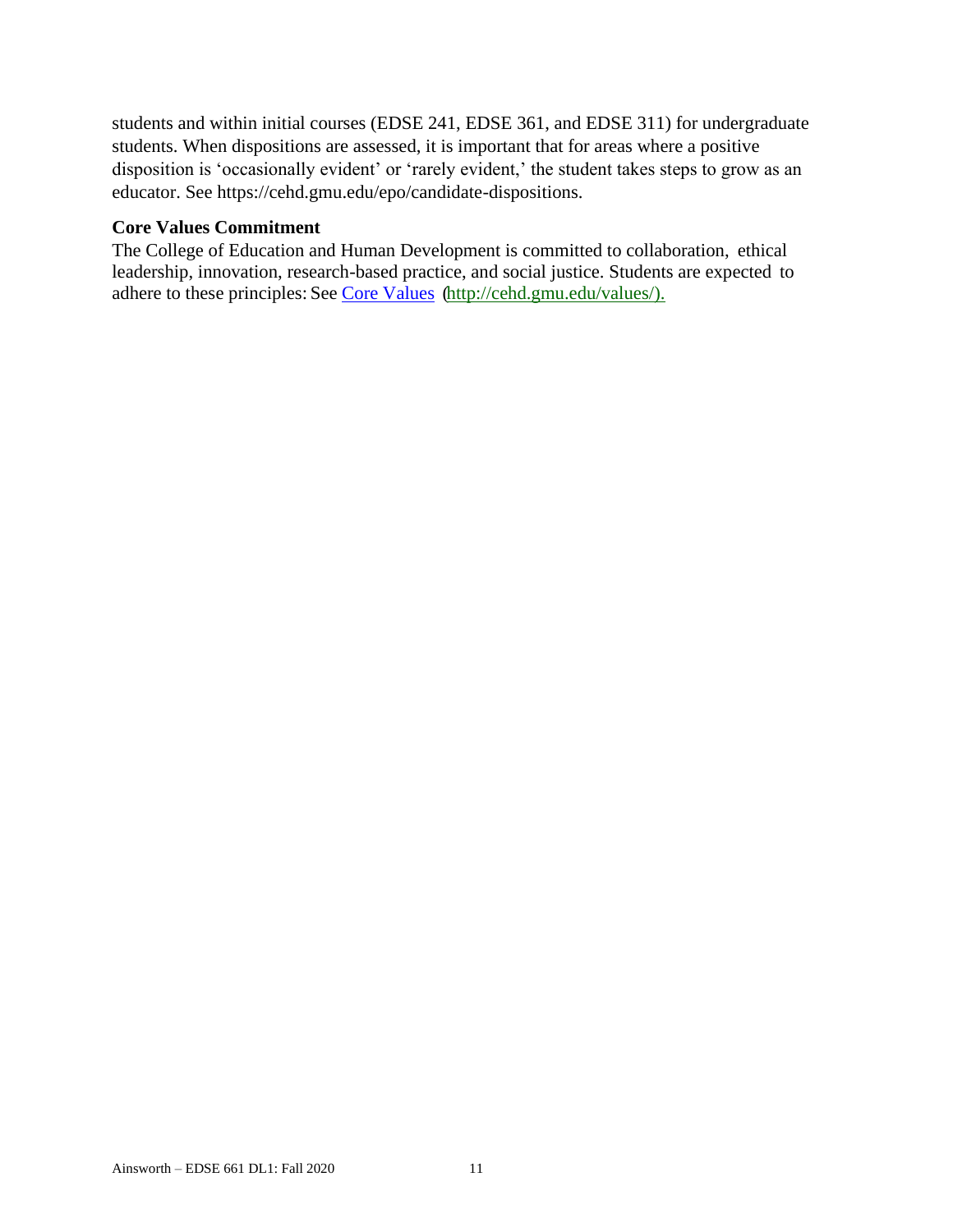## **Class Schedule**

\*Note: Faculty reserves the right to alter the schedule as necessary, with notification to students.

| Week | <b>Class Topic</b>                                                                                      | <b>Assignment Due</b>                                                            | <b>Reading Assignment</b>                                                                                                                        | <b>Group Assignments</b>                                                                                                                                              |
|------|---------------------------------------------------------------------------------------------------------|----------------------------------------------------------------------------------|--------------------------------------------------------------------------------------------------------------------------------------------------|-----------------------------------------------------------------------------------------------------------------------------------------------------------------------|
|      |                                                                                                         |                                                                                  | (To be completed before coming to class)                                                                                                         |                                                                                                                                                                       |
| 8/26 | <b>Introduction: Educational</b><br>Assumptions/What's up<br>with Education?                            | BB Activity (1):<br>Student<br><b>Information Sheet</b><br>due $7:10 \text{ pm}$ | None                                                                                                                                             | Whole Group $4:30 - 7:10$                                                                                                                                             |
| 9/2  | <b>Instructional Strategies:</b><br>Overview & Lessons vs<br><b>Instructional Plans vs IEP</b><br>Goals | Group TQE (1)<br>due 5:30<br>BB Activity (2)<br>due 7:10 pm                      | Find on Blackboard under the Additional<br>Readings Tab.<br>Article: Spooner, Browder and Mims -<br>Chapter 4<br>Article: Archer & Hughes (2011) | Ainsworth<br>$5:30$ – Group A<br>$6:20$ – Group B<br>Jerome<br>$5:30$ – Group C<br>$6:20$ – Group D<br>Complete weekly assignment in<br>Blackboard when not in group. |
| 9/9  | <b>Instructional Strategies:</b><br>General and Special<br>Education                                    | Group TQE (2)<br>due 5:30<br>BB Activity (3)<br>due 7:10 pm                      | Text: Brown et al. Chapter 6                                                                                                                     | Ainsworth<br>$5:30$ – Group D<br>$6:20$ – Group C<br>Jerome<br>$5:30$ – Group B<br>$6:20$ – Group A<br>Complete weekly assignment in<br>Blackboard when not in group. |
| 9/16 | Designing Effective<br>Lessons                                                                          | Group TQE (3)<br>due 5:30<br>BB Activity (4)<br>due 7:10 pm                      | Article: Schmoker, M. (2012) The Stunning<br>power of good,                                                                                      | Ainsworth<br>$5:30$ – Group A<br>$6:20$ – Group B<br>Jerome<br>$5:30$ – Group C                                                                                       |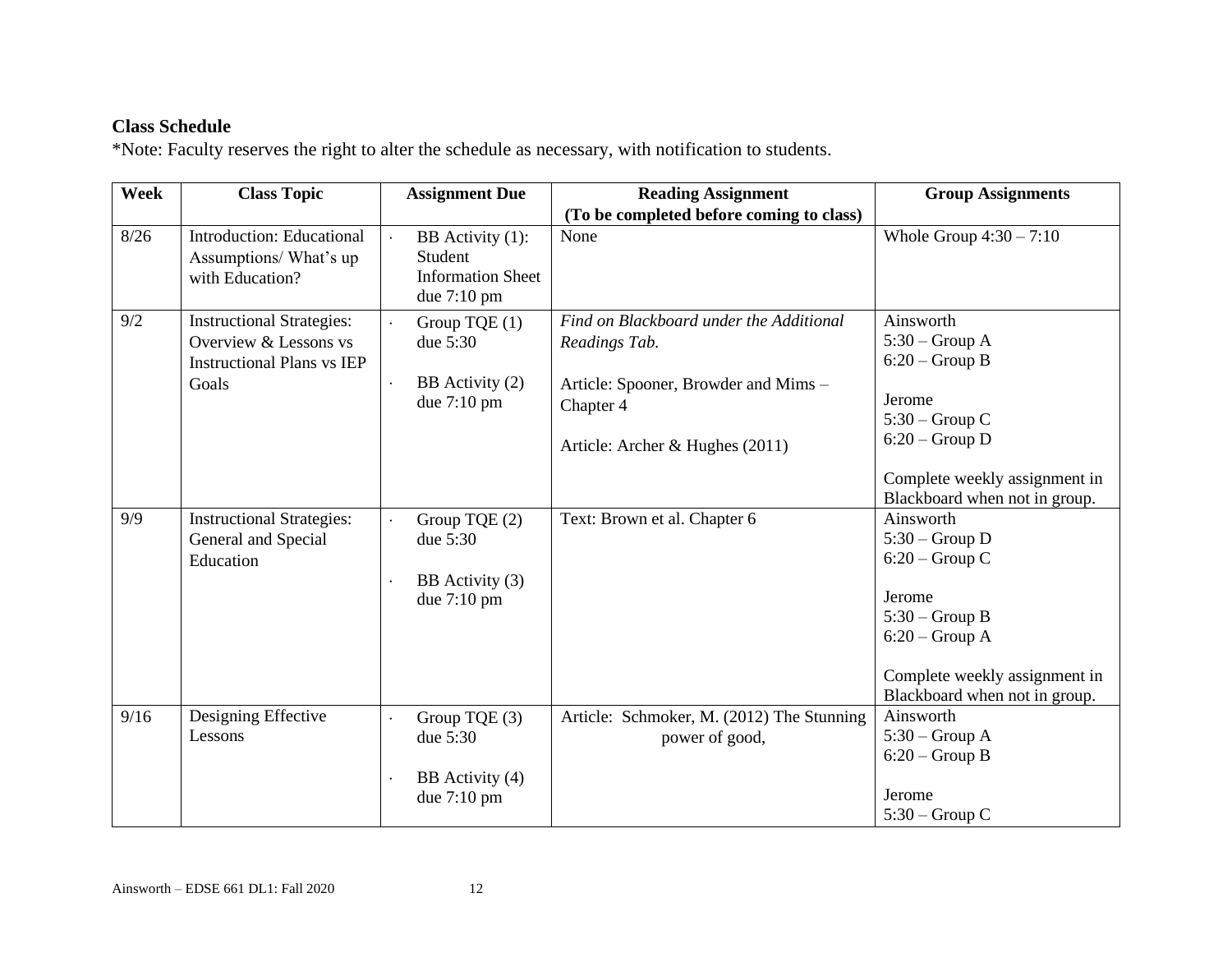|      |                                                           |                                                                                                                  |                                                                                                                                                                                                                                                                                                                                                                                                               | $6:20$ – Group D                                                                                                                                                      |
|------|-----------------------------------------------------------|------------------------------------------------------------------------------------------------------------------|---------------------------------------------------------------------------------------------------------------------------------------------------------------------------------------------------------------------------------------------------------------------------------------------------------------------------------------------------------------------------------------------------------------|-----------------------------------------------------------------------------------------------------------------------------------------------------------------------|
|      |                                                           |                                                                                                                  |                                                                                                                                                                                                                                                                                                                                                                                                               | Complete weekly assignment in<br>Blackboard when not in group.                                                                                                        |
| 9/23 | <b>Instructional Strategies:</b><br>Math                  | Group TQE (4)<br>due 5:30<br>BB Activity (5)<br>due 7:10 pm                                                      | Text: Brown et al. Chapter 14                                                                                                                                                                                                                                                                                                                                                                                 | Ainsworth<br>$5:30$ – Group D<br>$6:20$ – Group C<br>Jerome<br>$5:30$ – Group B<br>$6:20$ – Group A<br>Complete weekly assignment in<br>Blackboard when not in group. |
| 9/30 | <b>Instructional Strategies:</b><br><b>Math Continued</b> | Group TQE (5)<br>due 5:30<br>BB Activity (6)<br>due 7:10 pm<br>Math Lesson Plan<br>due end of day<br>Friday 10/2 |                                                                                                                                                                                                                                                                                                                                                                                                               | Ainsworth<br>$5:30$ – Group A<br>$6:20$ – Group B<br>Jerome<br>$5:30$ – Group C<br>$6:20$ – Group D<br>Complete weekly assignment in<br>Blackboard when not in group. |
| 10/7 | <b>Instructional Strategies:</b><br>Science/History       | Group TQE (6)<br>due 5:30<br>BB Activity (7)<br>due 7:10 pm                                                      | Article: Spooner, F., Knight, V. F.,<br>Browder, D. M., & Smith, B. R.<br>(2011). Evidence-based practice<br>for teaching academics to students with<br>severe developmental disabilities.<br>Article: Spooner, F., Knight, V., Browder,<br>D., Jimenez, B., & DiBiase, W. (2011).<br>Evaluating evidence-based practice in<br>teaching science content to students with<br>severe developmental disabilities | Ainsworth<br>$5:30$ – Group D<br>$6:20$ – Group C<br>Jerome<br>$5:30$ – Group B<br>$6:20$ – Group A<br>Complete weekly assignment in<br>Blackboard when not in group. |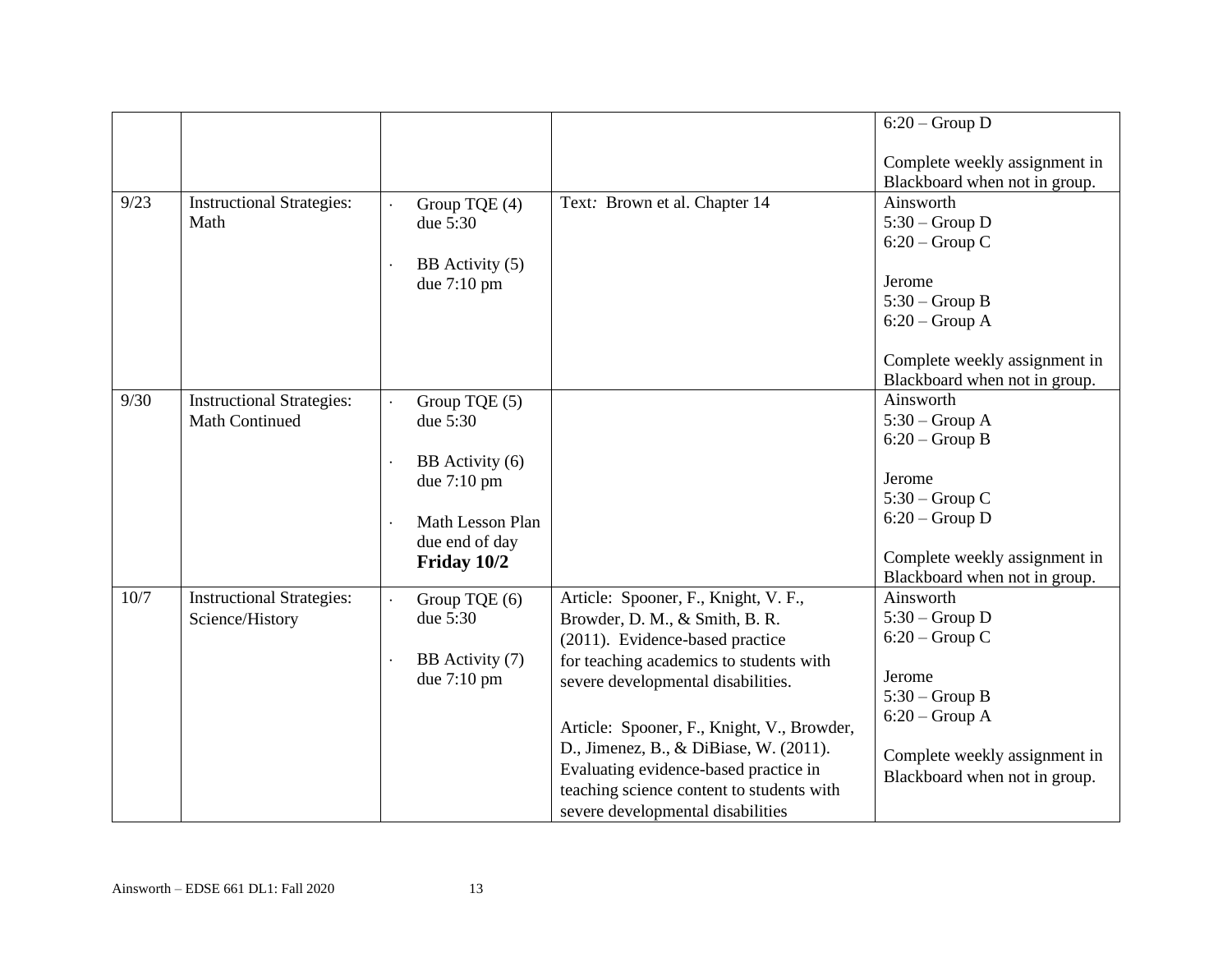| 10/14 | Data Analysis and Long-<br>term Skill Planning    | Group TQE (7)<br>due 5:30<br>BB Activity (8)<br>Science OR<br><b>History Lesson</b><br>Plan due 7:10 pm | Text: Brown et al. Chapter 3                                                     | Ainsworth<br>$5:30$ – Group A<br>$6:20$ – Group B<br>Jerome<br>$5:30$ – Group C<br>$6:20$ – Group D<br>Complete weekly assignment in<br>Blackboard when not in group. |
|-------|---------------------------------------------------|---------------------------------------------------------------------------------------------------------|----------------------------------------------------------------------------------|-----------------------------------------------------------------------------------------------------------------------------------------------------------------------|
| 10/21 | <b>Instructional Strategies:</b><br>Life Skills   | Group TQE (8)<br>due 5:30<br>BB Activity (9)<br>due $7:10 \text{ pm}$                                   | Text: Brown et al. Chapters 10 & 15<br>Article: Bouck, E.C., & Joshi, G. (2012). | Ainsworth<br>$5:30$ – Group D<br>$6:20$ – Group C<br>Jerome<br>$5:30$ – Group B<br>$6:20$ – Group A<br>Complete weekly assignment in<br>Blackboard when not in group. |
| 10/28 | <b>Instructional Strategies:</b><br>Communication | Group TQE (9)<br>due 5:30<br>BB Activity (10)<br>Life Skills Lesson<br>plan due 7:10 pm                 | Text: Brown et al. Chapter 13                                                    | Ainsworth<br>$5:30$ – Group A<br>$6:20$ – Group B<br>Jerome<br>$5:30$ – Group C<br>$6:20$ – Group D<br>Complete weekly assignment in<br>Blackboard when not in group. |
| 11/4  | Writing Meaningful IEP's                          | Group TQE (10)<br>due 5:30<br>BB Activity (11)<br>Communication<br>Lesson plan due                      | Text: Brown et al. Chapter 11<br>Article: Patti, A.L. (2016) – Back to Basics    | Ainsworth<br>$5:30$ – Group D<br>$6:20$ – Group C<br>Jerome<br>$5:30$ – Group B                                                                                       |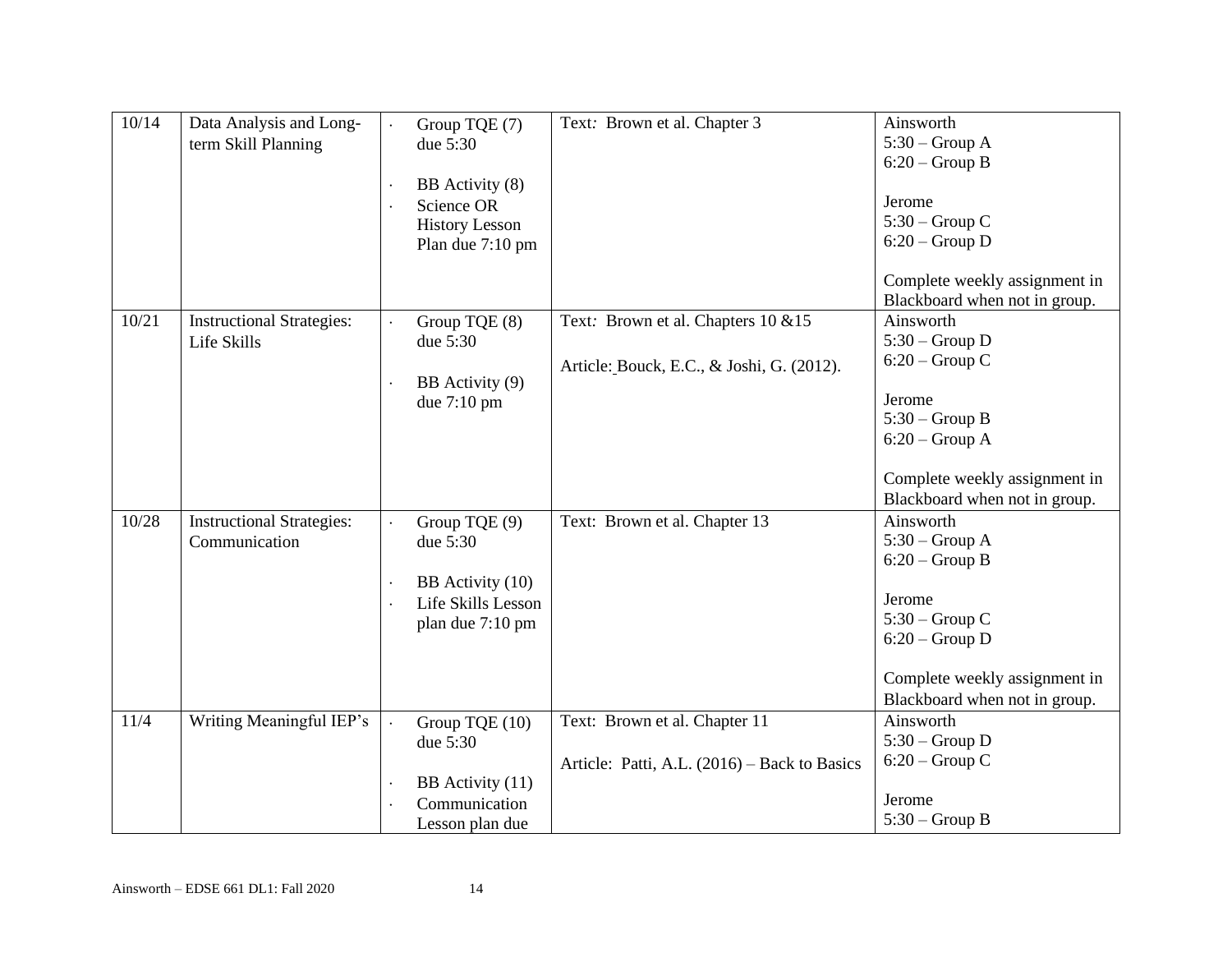|       |                             | $7:10 \text{ pm}$                                      |                              | $6:20$ – Group A<br>Complete weekly assignment in |
|-------|-----------------------------|--------------------------------------------------------|------------------------------|---------------------------------------------------|
|       |                             |                                                        |                              | Blackboard when not in group.                     |
| 11/11 | Inclusion & Self-           | Group TQE $(11)$                                       | Text: Brown et al. Chapter 7 | Ainsworth                                         |
|       | <b>Contained Classrooms</b> | due $5:30$                                             |                              | $5:30$ – Group A                                  |
|       |                             |                                                        |                              | $6:20$ – Group B                                  |
|       |                             | BB Activity (12)                                       |                              |                                                   |
|       |                             | due $7:10 \text{ pm}$                                  |                              | Jerome                                            |
|       |                             |                                                        |                              | $5:30$ – Group C                                  |
|       |                             |                                                        |                              | $6:20$ – Group D                                  |
|       |                             |                                                        |                              |                                                   |
|       |                             |                                                        |                              | Complete weekly assignment in                     |
|       |                             |                                                        |                              | Blackboard when not in group.                     |
| 11/18 | <b>Successful Teachers</b>  | BB Activity (13)<br>$\bullet$<br>due $7:10 \text{ pm}$ | Text: Brown et al. Chapter 2 | Whole Group $4:30 - 7:10$                         |
| 11/25 | Thanksgiving Break          |                                                        |                              |                                                   |
| Dec 2 | <b>Final Thoughts</b>       | <b>Instructional Plan</b>                              |                              | Open Office Hours                                 |
|       |                             | due $7:10 \text{ pm}$                                  |                              | $5 - 7$                                           |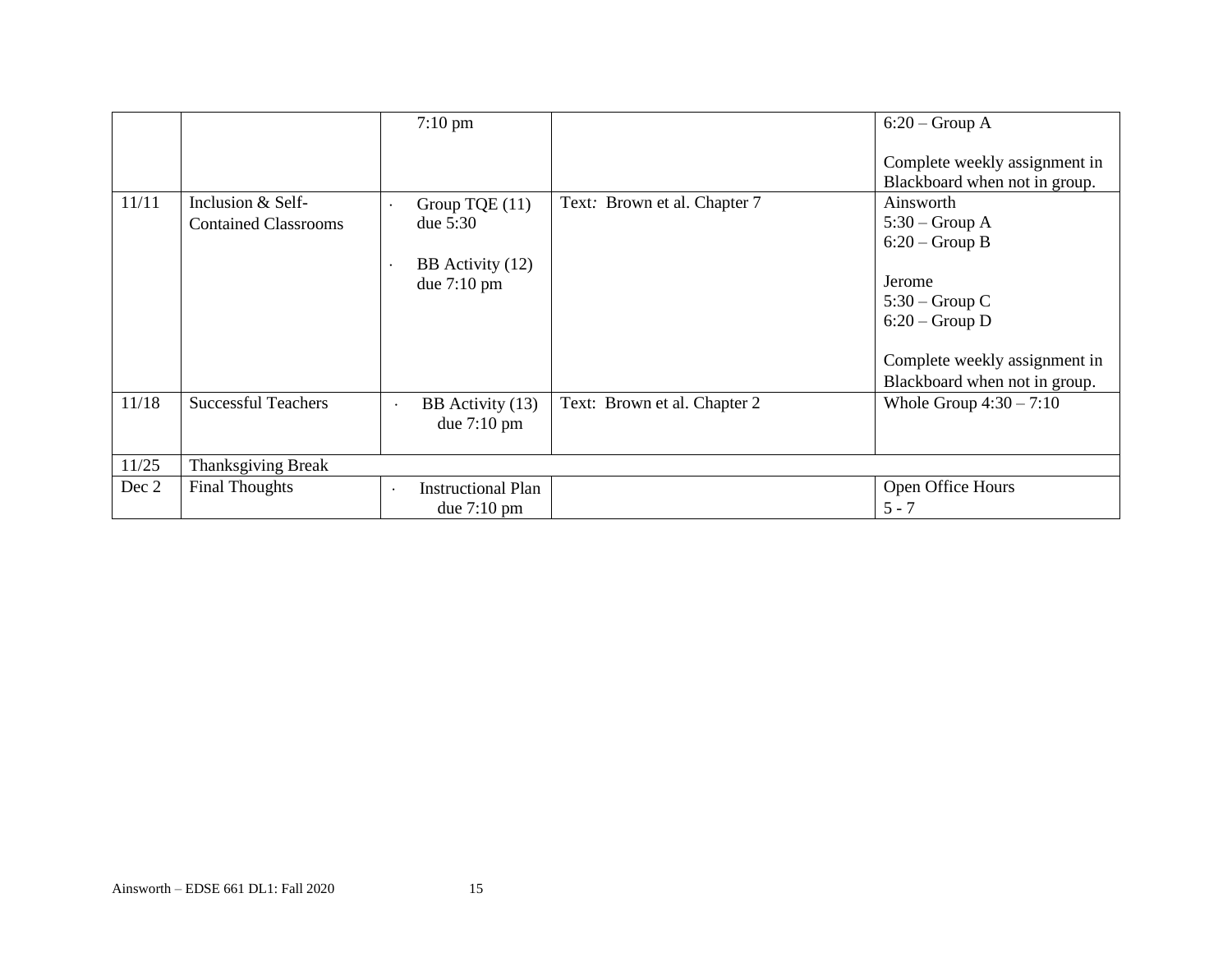## **ADAPTED CONSORTIUM SYLLABUS STATEMENTS AND POLICIES**

### Honor Code

Each university has its own honor code and it is important for you to review the honor code at your university. However, all students taking this course, regardless of the university they are enrolled in, are expected to follow this honor code and may be asked to pledge all assignments and their exam to indicate that they have followed the honor code. A pledge means that you have not cheated or plagiarized, nor have you given or received assistance that violated the description of how assignments are to be completed for this course. The shortened version may be used: "Pledged" followed by the date and your full name (typed "signatures" will be OK for assignments/tests submitted electronically).

Students at all universities pledge not to cheat, plagiarize, steal, or lie in matters related to academic work." Work submitted must be your own or with proper citations

A complete copy of each university's Honor System document is available through GMU: [http://oai.gmu.edu/the-mason-honor-code/](about:blank) VCU: [www.students.vcu.edu/rg/policies/rg7honor.html.](about:blank) Radford: [http://www.radford.edu/~dos-web/handbook02-03/Honor\\_Code.pdf](about:blank) NSU: [http://www.nsu.edu/student\\_judicial/policy.html](about:blank) JMU: [http://www.jmu.edu/honor/code.shtml](about:blank) ODU: [https://www.odu.edu/about/monarchcitizenship/student-conduct](about:blank)

Accommodations for Disability

At all the participating universities, accommodations can be made with the instructor if a student has a documented disability. University specific information regarding eligibility, services and accommodations can be found at:

GMU: [http://www.gmu.edu/student/drc/](about:blank) VCU: [http://www.students.vcu.edu/dss/index.html](about:blank) Radford: [http://www.radford.edu/~dro/](about:blank) NSU: [http://www.nsu.edu/disabilityservices/index.html](about:blank) JMU: [https://www.jmu.edu/ods/](about:blank) ODU: [https://www.odu.edu/life/diversity/accessibility](about:blank)

### Student Support Resources

At all the participating universities, students have access to free counseling and support services. University specific information can be found at:

GMU: [https://caps.gmu.edu/](about:blank)

VCU: [https://counseling.vcu.edu//](about:blank)

Radford: [https://www.radford.edu/content/student-counseling/home.html](about:blank)

NSU: [https://www.nsu.edu/Campus-Life/Services-Resources/Counseling-Center](about:blank)

JMU: [https://www.jmu.edu/counselingctr/](about:blank)

ODU: [https://www.odu.edu/counselingservicesn](about:blank)clement Weather

Since students connect from home class will occur regardless of university closures for inclement weather. However, in the rare occurrence of a system-wide outage or extreme weather a message will be posted on the class Blackboard site and all class members will receive an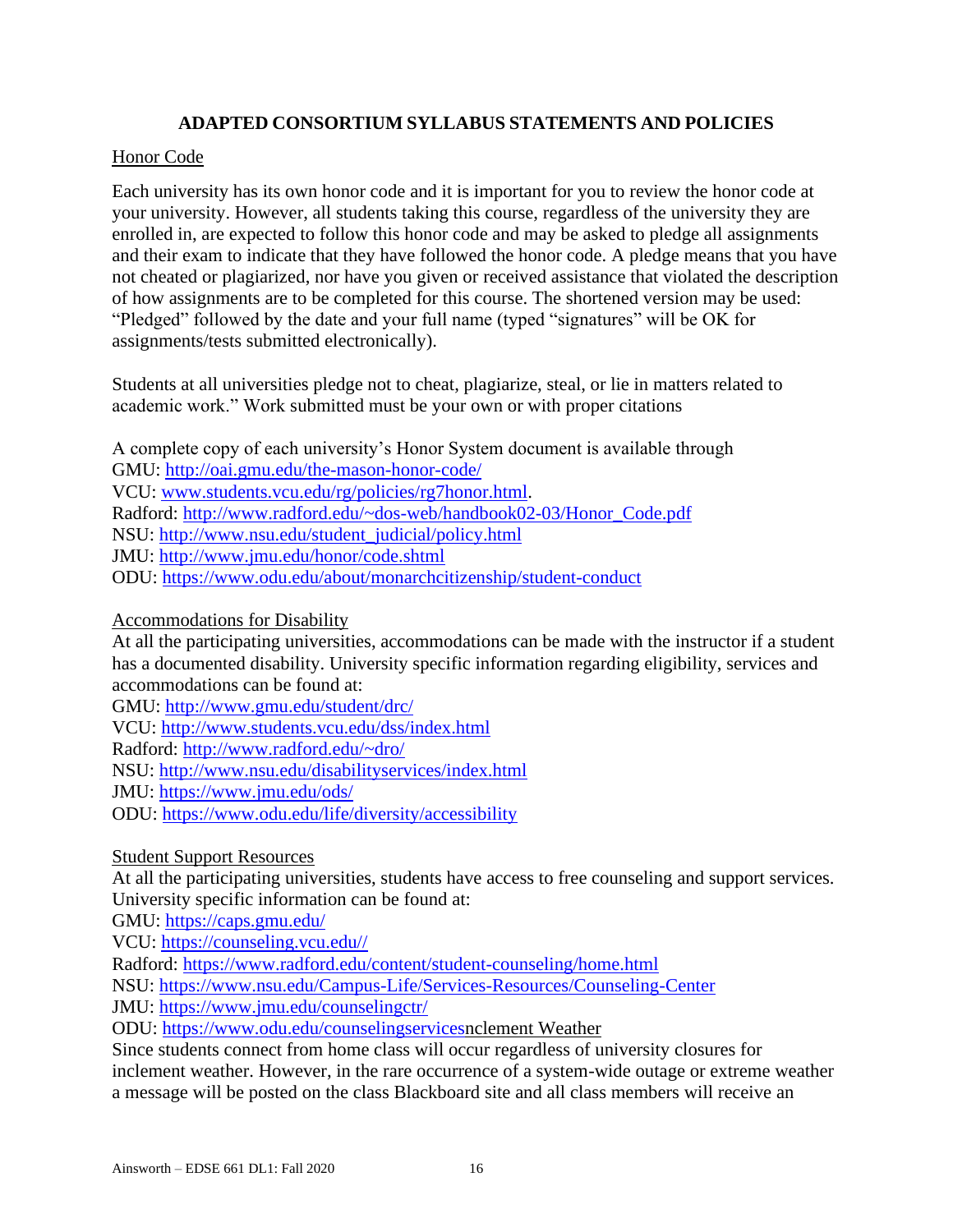email. Students experiencing connection issues related to weather are expected to communicate with their instructor and will be expected to connect to class via phone.

### Course Materials

This course gives you access to PowerPoint files, class lecture notes, handouts, and copyrighted articles. All these materials should be regarded as authored materials, which if used or referred to must be fully credited through reference to the author, the class, and date. If used beyond citation, permission of the instructor/author is required.

### Technology Proficiencies

All students participating in this course are expected to be proficient in several technology skills. Students are expected to be proficient in using the Internet and have reliable and consistent Internet access. Students are expected to have an active university email account and to check email regularly. This course requires students to use Blackboard, which is our online course management system located at [http://mymason.gmu.edu](about:blank) under the COURSES tab.

Students are expected to login to this system frequently and be proficient in using its features. Students are expected to be proficient in using the computer, which includes downloading and saving files, typing, and word processing skills. Students participating in this course are expected to use Microsoft Word for all written assignments. Furthermore, students are expected to use Microsoft PowerPoint and Adobe Acrobat Reader for class documents located on the Blackboard website.

#### Blackboard Access and Non-Mason Students

NON GMU students will be required to activate and utilize their GMU login credentials to access Blackboard. NEW students this semester should have received an email with activation directions from Marci Kinas Jerome. Any questions please contact Marci Kinas Jerome, [mkinas@gmu.edu.](about:blank) Passwords must be reset every 6 months. If students do not receive the change password email request, they will need to request a password reset if they can no longer login. Students can reset their password at [https://password.gmu.edu](about:blank)

#### Blackboard Assistance

This course requires that you be a regular email user and be able to use various features of Blackboard (sign on, download materials, hand in completed assignments electronically through the assignment submission link). You may direct your questions about Blackboard to Marci Kinas Jerome (mkinas@gmu.edu). She will be the best resource.

#### Viewing Course Archives

All students have access to the video archives of this class, which are typically posted 24-48 hours after the class has met. Use this resource to prepare final assignments and review other class information. The special education program does not allow students to take a class via archive—you must be present when the class meets. The archive links will be posted on the course blackboard site.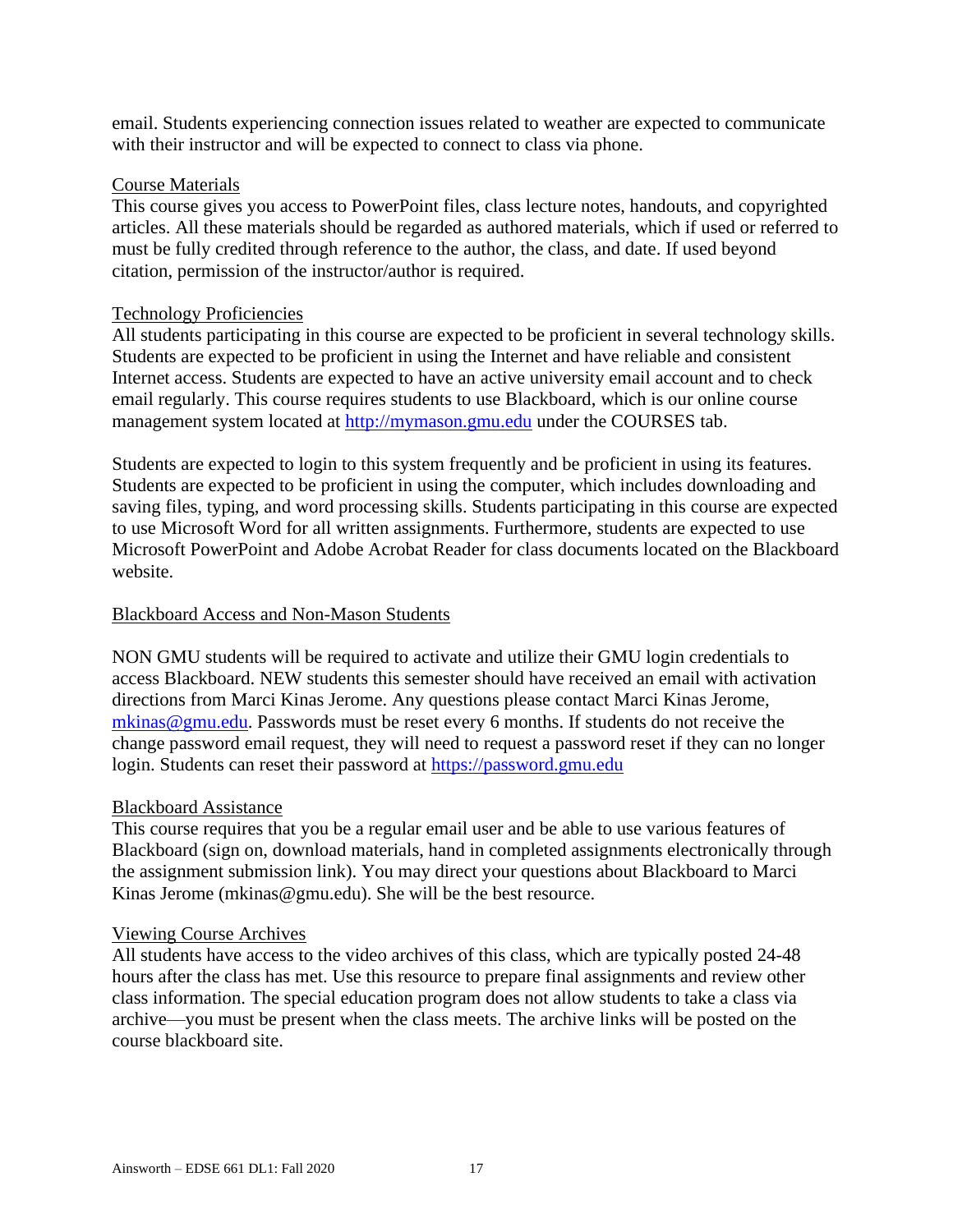### **Policies and Resources for GMU Students**

## **Policies**

- Students must adhere to the guidelines of the Mason Honor Code. See Honor Code and [System](about:blank) [\(https://catalog.gmu.edu/policies/honor-code-system/\)](about:blank).
- Students must follow the university policy for Responsible Use of Computing. See [Responsible Use of Computing](about:blank) [\(http://universitypolicy.gmu.edu/policies/responsible-use](about:blank)[of-computing/\)](about:blank).
- Students are responsible for the content of university communications sent to their Mason email account and are required to activate their account and check it regularly. All communication from the university, college, school, and program will be sent to students solely through their Mason email account.
- Students with disabilities who seek accommodations in a course must be registered with George Mason University Disability Services. Approved accommodations will begin at the time the written letter from Disability Services is received by the instructor. See [Disability Services](about:blank) [\(https://ds.gmu.edu/\)](about:blank).
- Students must silence all sound emitting devices during class unless otherwise authorized by the instructor.

## **Campus Resources**

• Support for submission of assignments to VIA should be directed to [VIA Help](about:blank) [support@watermarkinsights.com](about:blank). Questions or concerns regarding use of Blackboard should be directed to [Blackboard Instructional Technology Support for Students](about:blank) [\(https://its.gmu.edu/knowledge-base/blackboard-instructional-technology-support-for](about:blank)[students/\)](about:blank).

## **Notice of mandatory reporting of sexual assault, interpersonal violence, and stalking:**

- As a faculty member, I am designated as a "Responsible Employee," and must report all disclosures of sexual assault, interpersonal violence, and stalking to Mason's Title IX Coordinator per University Policy 1202. If you wish to speak with someone confidentially, please contact one of Mason's confidential resources, such as Student Support and Advocacy Center (SSAC) at 703-380-1434 or Counseling and Psychological Services (CAPS) at 703-993-2380. You may also seek assistance from Mason's Title IX Coordinator by calling 703-993-8730, or emailing the [Title IX Coordinator](about:blank) [\(titleix@gmu.edu\)](about:blank).
- **For information on student support resources on campus, see [Student Support](about:blank)  [Resources on Campus](about:blank) [\(https://ctfe.gmu.edu/teaching/student-support-resources-on](about:blank)[campus\)](about:blank).**
- For additional information on the College of Education and Human Development, please visit our website [College of Education and Human Development](about:blank) [\(http://cehd.gmu.edu/\)](about:blank).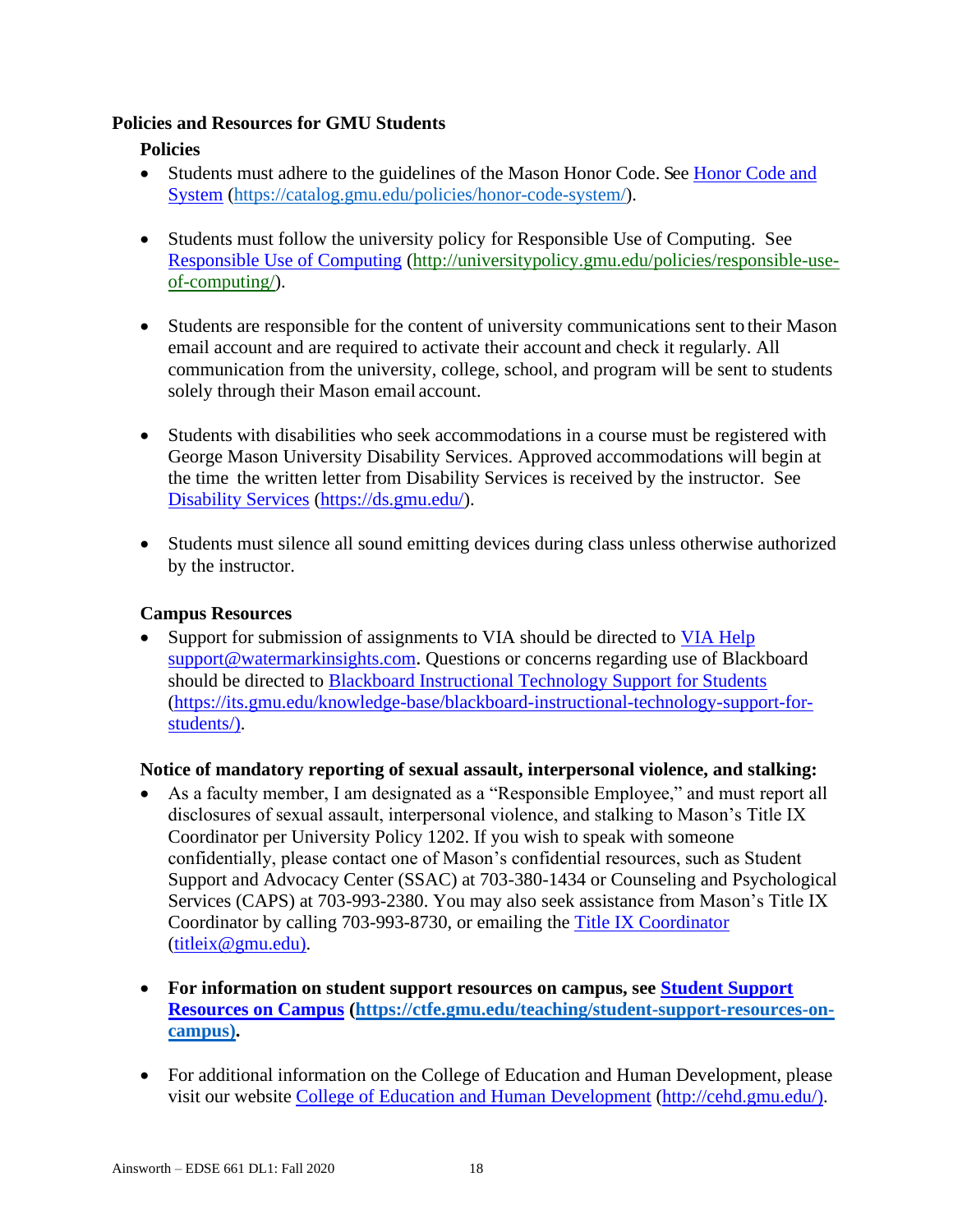# **Appendix Assessment Rubric(s)**

Instructional Plan with Data and Implementation Scoring Guide

|                                                    | Does Not Meet Expectations                                                                                                                                                                                                                                                                                                                                                                                                                                                                                                               | <b>Meets Expectations</b>                                                                                                                                                                                                                                                                                                                                                                                                                                                                                                                                                                                                                                                                                    | <b>Exceeds Expectations</b>                                                                                                                                                                                                                                                                                                                                                                                                                                                                                                                                                                                                                                                                                          |
|----------------------------------------------------|------------------------------------------------------------------------------------------------------------------------------------------------------------------------------------------------------------------------------------------------------------------------------------------------------------------------------------------------------------------------------------------------------------------------------------------------------------------------------------------------------------------------------------------|--------------------------------------------------------------------------------------------------------------------------------------------------------------------------------------------------------------------------------------------------------------------------------------------------------------------------------------------------------------------------------------------------------------------------------------------------------------------------------------------------------------------------------------------------------------------------------------------------------------------------------------------------------------------------------------------------------------|----------------------------------------------------------------------------------------------------------------------------------------------------------------------------------------------------------------------------------------------------------------------------------------------------------------------------------------------------------------------------------------------------------------------------------------------------------------------------------------------------------------------------------------------------------------------------------------------------------------------------------------------------------------------------------------------------------------------|
|                                                    |                                                                                                                                                                                                                                                                                                                                                                                                                                                                                                                                          |                                                                                                                                                                                                                                                                                                                                                                                                                                                                                                                                                                                                                                                                                                              |                                                                                                                                                                                                                                                                                                                                                                                                                                                                                                                                                                                                                                                                                                                      |
| Abstract and<br>Introduction<br>CEC/IIC Standard 5 | Candidate fails to provide a clear<br>overview of all elements of the<br>instructional plan and use evidence-based<br>practices validated for the specific<br>characteristics of learners with moderate<br>to severe exceptional learning needs to<br>establish a clear need for behavior change.<br>Candidate cites literature that supports the<br>development of the instructional program.                                                                                                                                           | Candidate provides a clear overview of all<br>elements of the instructional plan and uses<br>evidence-based practices validated for the<br>specific characteristics of learners with<br>moderate to severe exceptional learning<br>needs to establish a clear need for<br>behavior change. Candidate cites literature<br>that supports the development of the<br>instructional program.                                                                                                                                                                                                                                                                                                                      | Candidate provides a clear overview of all<br>elements of the instructional plan and uses<br>evidence-based practices validated for the<br>specific characteristics of learners with<br>moderate to severe exceptional learning<br>needs to establish a clear need for<br>behavior change. Candidate establishes a<br>clear and explicit connection between the<br>literature and the development of the<br>instructional program that reflects the<br>theories and research that form the basis<br>of curriculum development and<br>instructional practice.                                                                                                                                                         |
| Learner Description<br>CEC/IIC Standard 1          | Candidate provides limited demographic<br>and background information related to the<br>target learner's physical, sensory, and/or<br>medical needs as well as academic needs<br>and levels of support. Candidate does not<br>accurately discuss the educational impact<br>of the learner's exceptionality and current<br>physical, sensory, and/or medical needs,<br>attitude, interests, values, and behavior<br>and the effect these conditions can on the<br>life of a learner with moderate to severe<br>exceptional learning needs. | Candidate provides demographic and<br>background information related to the<br>target learner's physical, sensory, and/or<br>medical needs as well as academic needs<br>and levels of support. Candidate<br>accurately discusses the educational<br>impact of the learner's exceptionality and<br>current physical, sensory, and/or medical<br>needs, attitude, interests, values, and<br>behavior and the effect these conditions<br>can on the life of a learner with moderate<br>to severe exceptional learning needs.<br>Candidate discusses the educational<br>impact of the learner's exceptionality that<br>implicitly justifies the need for the<br>development of goals and planned<br>instruction. | Candidate provides demographic and<br>background information related to the<br>target learner's physical, sensory, and/or<br>medical needs as well as academic needs<br>and levels of support. Candidate<br>accurately discusses the educational<br>impact of the learner's current physical,<br>sensory, and/or medical needs, attitude,<br>interests, values, and behavior and effect<br>these conditions can on the life of a<br>learner with moderate to severe<br>exceptional learning needs. Candidate<br>discusses the educational impact of the<br>learner's exceptionality that explicitly<br>justifies the need for the development of<br>goals and planned instruction by providing<br>specific examples. |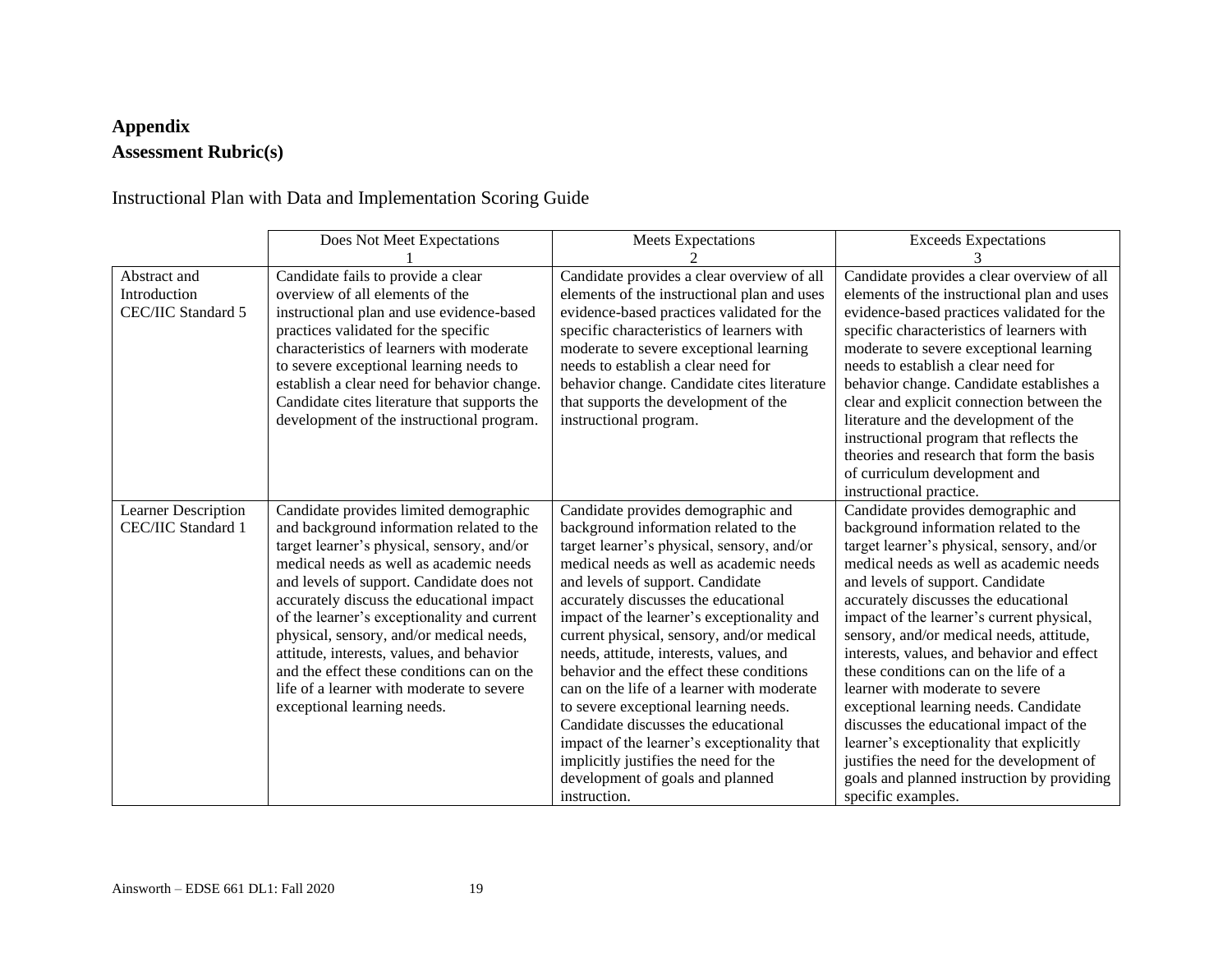|                       | Does Not Meet Expectations                    | <b>Meets Expectations</b>                   | <b>Exceeds Expectations</b>                |
|-----------------------|-----------------------------------------------|---------------------------------------------|--------------------------------------------|
|                       |                                               |                                             | 3                                          |
| Setting and Materials | Candidate describes the learner's             | Candidate describes the learner's           | Candidate describes the learner's          |
| CEC/IIC Standard 2    | classroom and school setting, inclusive of    | classroom and school setting, inclusive of  | classroom and school setting, inclusive of |
|                       | the demands of the learning environments,     | the demands of the learning environments,   | the demands of the learning environments,  |
|                       | design and management of daily routines,      | design and management of daily routines,    | design and management of daily routines,   |
|                       | and teacher attitudes/behaviors, but does     | and teacher attitudes/behaviors that may    | and teacher attitudes/ behaviors that may  |
|                       | not discuss how these factors may             | influence the behavior of the learner with  | influence the behavior of the learner with |
|                       | influence the behavior of the learner with    | moderate to severe exceptional learning     | moderate to severe exceptional learning    |
|                       | moderate to severe exceptional learning       | needs, and the basic behavior management    | needs, and the basic behavior management   |
|                       | needs, and the basic behavior management      | theories and strategies being utilized.     | theories and strategies being utilized.    |
|                       | theories and strategies being utilized is     | Candidate describes the ancillary services  | Candidate describes the ancillary services |
|                       | limited. Candidate does not list the          | available for the student with moderate to  | available for the learner with moderate to |
|                       | ancillary services available for the student  | severe exceptional learning needs, but      | severe exceptional learning needs and the  |
|                       | with moderate to severe exceptional           | does not identify the specialized materials | specialized materials utilized, including  |
|                       | learning needs or the specialized materials   | utilized, including assistive technology.   | assistive technology. Candidate            |
|                       | utilized, including assistive technology.     |                                             | summarizes their perspectives and          |
|                       |                                               |                                             | philosophy regarding effective             |
|                       |                                               |                                             | management of teaching and learning.       |
| Collaborative         | Candidate describes the roles the families    | Candidate describes the roles the learner   | Candidate describes the roles the learner  |
| Teaming               | and school and community personnel            | with moderate to severe exceptional         | with moderate to severe exceptional        |
| CEC/IIC Standard 7    | played in the development and                 | learning needs, families, and school and    | learning needs, families, and school and   |
|                       | implementation of the instructional           | community personnel played in the           | community personnel played in the          |
|                       | program, but does not consider the input      | development and implementation of the       | development and implementation of the      |
|                       | of the learner with moderate to severe        | instructional program. Candidate            | instructional program. Candidate           |
|                       | exceptional learning needs. Candidate         | specifically addresses the role of the      | specifically addresses the role of the     |
|                       | fails to specifically address the role of the | paraeducator in the data collection and     | paraeducator in the data collection and    |
|                       | paraeducator in the data collection and       | instructional procedures in order to        | instructional procedures in order to       |
|                       | instructional procedures in order to          | maximize the direct instruction for the     | maximize the direct instruction for the    |
|                       | maximize the direct instruction for           | learner with moderate to severe             | learner with moderate to severe            |
|                       | individuals with severe exceptional           | exceptional learning needs. Candidate       | exceptional learning needs. Candidate      |
|                       | learning needs. Candidate describes           | describes teaming in a manner that          | describes teaming in a manner that         |
|                       | teaming in a manner that lacks cultural       | demonstrates awareness of culturally        | demonstrates awareness of culturally       |
|                       | responsiveness and does not promote           | responsive factors that promote effective   | responsive factors that promote effective  |
|                       | effective communication and                   | communication and collaboration with        | communication and collaboration with       |
|                       | collaboration with families and               | families and school/community personnel.    | learners with moderate to severe           |
|                       | school/community personnel.                   |                                             | exceptional learning needs, families, and  |
|                       |                                               |                                             | school/community personnel.                |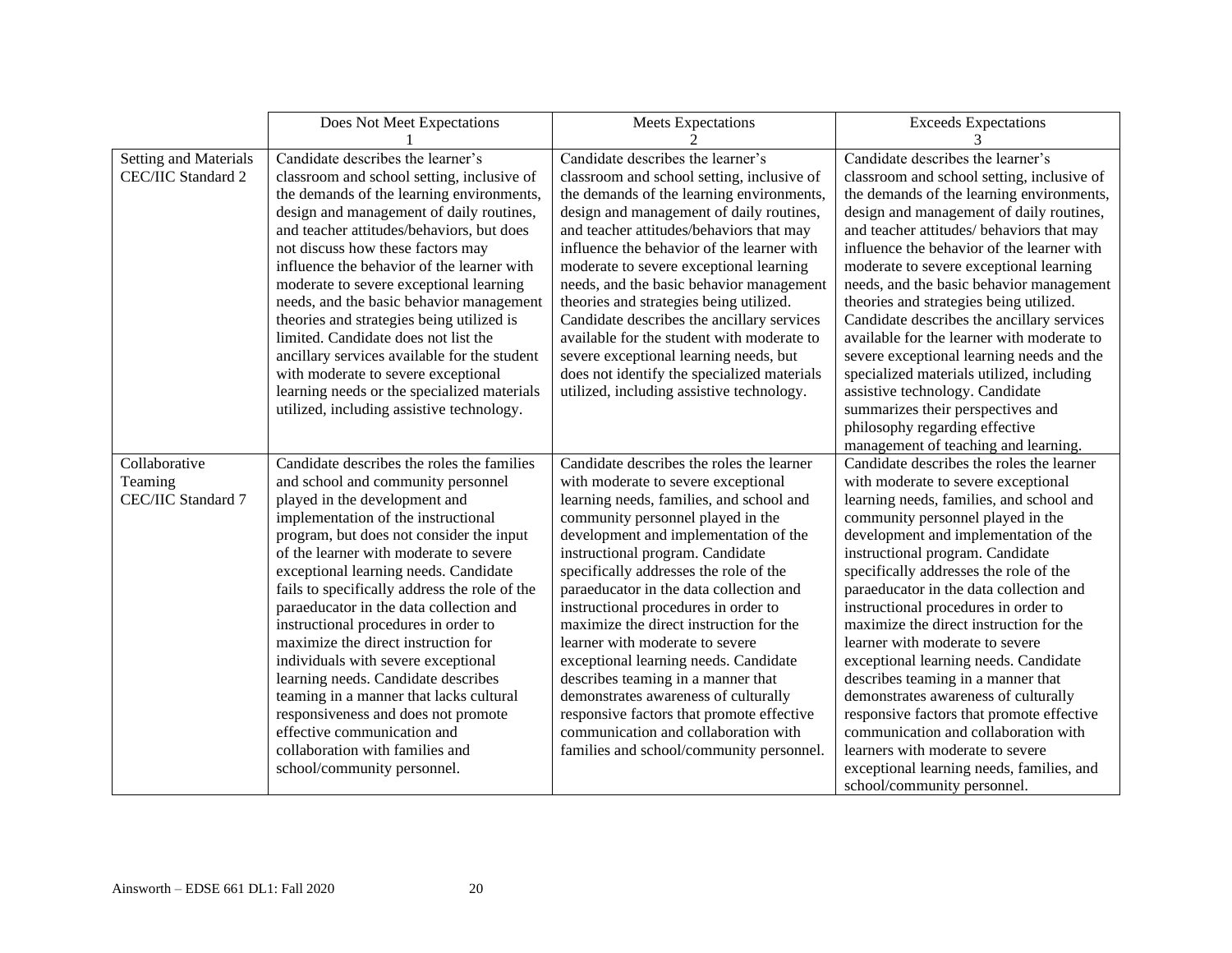|                                                                                           | Does Not Meet Expectations                                                                                                                                                                                                                                                                                                                                                                                                                                                                                                                                                                                                                                                                                                                                                                                                                                                                                                   | <b>Meets Expectations</b>                                                                                                                                                                                                                                                                                                                                                                                                                                                                                                                                                                                                                                                                                                                                                                                                                                                                         | <b>Exceeds Expectations</b>                                                                                                                                                                                                                                                                                                                                                                                                                                                                                                                                                                                                                                                                                                                                                                                                                                                                                                                                                                                                                             |
|-------------------------------------------------------------------------------------------|------------------------------------------------------------------------------------------------------------------------------------------------------------------------------------------------------------------------------------------------------------------------------------------------------------------------------------------------------------------------------------------------------------------------------------------------------------------------------------------------------------------------------------------------------------------------------------------------------------------------------------------------------------------------------------------------------------------------------------------------------------------------------------------------------------------------------------------------------------------------------------------------------------------------------|---------------------------------------------------------------------------------------------------------------------------------------------------------------------------------------------------------------------------------------------------------------------------------------------------------------------------------------------------------------------------------------------------------------------------------------------------------------------------------------------------------------------------------------------------------------------------------------------------------------------------------------------------------------------------------------------------------------------------------------------------------------------------------------------------------------------------------------------------------------------------------------------------|---------------------------------------------------------------------------------------------------------------------------------------------------------------------------------------------------------------------------------------------------------------------------------------------------------------------------------------------------------------------------------------------------------------------------------------------------------------------------------------------------------------------------------------------------------------------------------------------------------------------------------------------------------------------------------------------------------------------------------------------------------------------------------------------------------------------------------------------------------------------------------------------------------------------------------------------------------------------------------------------------------------------------------------------------------|
|                                                                                           |                                                                                                                                                                                                                                                                                                                                                                                                                                                                                                                                                                                                                                                                                                                                                                                                                                                                                                                              |                                                                                                                                                                                                                                                                                                                                                                                                                                                                                                                                                                                                                                                                                                                                                                                                                                                                                                   | 3                                                                                                                                                                                                                                                                                                                                                                                                                                                                                                                                                                                                                                                                                                                                                                                                                                                                                                                                                                                                                                                       |
| Selection of Target<br><b>Skills</b><br>CEC/IIC Standard 3                                | Candidate fails to consider the general<br>curriculum and does not prioritize the<br>learning needs of students with moderate<br>to severe exceptionalities by not<br>developing an age and ability appropriate<br>instructional goal for at least two target<br>skills and includes related short-term<br>objectives that accommodate the student's<br>individualized learning needs.                                                                                                                                                                                                                                                                                                                                                                                                                                                                                                                                       | Candidate considers the general<br>curriculum and prioritizes the learning<br>needs of students with moderate to severe<br>exceptionalities by developing an age and<br>ability appropriate instructional goal for at<br>least two target skills and includes related<br>short-term objectives that accommodate<br>the student's individualized learning<br>needs.                                                                                                                                                                                                                                                                                                                                                                                                                                                                                                                                | Candidate considers the general<br>curriculum and prioritizes the learning<br>needs of students with moderate to severe<br>exceptionalities by developing an age and<br>ability appropriate instructional goal for at<br>least two target skills, including related<br>short-term objectives that accommodate<br>the student's individualized learning needs<br>while also integrating communication,<br>social, and life skills with academic<br>curricula.                                                                                                                                                                                                                                                                                                                                                                                                                                                                                                                                                                                            |
| Selection and<br>Implementation of<br>Instructional<br>Intervention<br>CEC/IIC Standard 5 | Candidate fails to select, adapt and<br>describe age and ability appropriate<br>instructional strategies and specialized<br>materials to address the target behavior of<br>the learner with severe exceptional<br>learning needs. Candidate provides a<br>limited description of accommodations<br>and/or modifications, which demonstrates<br>that they have interpreted some sensory,<br>physical and health needs. Candidate's<br>description of procedures used to increase<br>the learner's self-reinforcement and<br>describes strategies to facilitate<br>maintenance and generalization of skills<br>across learning environments is limited.<br>Candidate fails to detail which evidence-<br>based practices validated for specific<br>characteristics of learners and settings<br>were used and describes the plan to<br>evaluate and modify instructional<br>practices in response to ongoing<br>assessment data. | Candidate selects, adapts and describes<br>age and ability appropriate instructional<br>strategies and specialized materials to<br>address the target behavior of the learner<br>with severe exceptional learning needs.<br>Candidate provides a thorough description<br>of a variety of accommodations and/or<br>modifications, which demonstrates that<br>they have interpreted sensory, physical<br>and health needs. Candidate describes<br>procedures used to increase the learner's<br>self-reinforcement and describes strategies<br>to facilitate maintenance and<br>generalization of skills across learning<br>environments. Candidate details which<br>evidence-based practices validated for<br>specific characteristics of learners and<br>settings were used and describes the plan<br>to evaluate and modify instructional<br>practices in response to ongoing<br>assessment data. | Candidate selects, adapts and describes<br>age and ability appropriate instructional<br>strategies and specialized materials to<br>address the target behavior of the learner<br>with severe exceptional learning needs.<br>Candidate provides a thorough description<br>of a variety of accommodations and/or<br>modifications, which demonstrates that<br>they have interpreted sensory, physical<br>and health needs. Candidate describes<br>procedures used to increase the learner's<br>self-reinforcement and describes strategies<br>to facilitate maintenance and<br>generalization of skills across learning<br>environments. Candidate details which<br>evidence-based practices validated for<br>specific characteristics of learners and<br>settings were used and describes the plan<br>to evaluate and modify instructional<br>practices in response to ongoing<br>assessment data. Candidate describes<br>instructional procedures, which include a<br>plan for individualized reinforcement<br>systems and environmental modifications. |
| Data Collection<br><b>CEC/IIC Standards 3</b>                                             | Candidate develops an assessment plan,<br>which allows for nonbiased informal                                                                                                                                                                                                                                                                                                                                                                                                                                                                                                                                                                                                                                                                                                                                                                                                                                                | Candidate develops an assessment plan,<br>which allows for nonbiased informal                                                                                                                                                                                                                                                                                                                                                                                                                                                                                                                                                                                                                                                                                                                                                                                                                     | Candidate develops an assessment plan,<br>which allows for nonbiased informal                                                                                                                                                                                                                                                                                                                                                                                                                                                                                                                                                                                                                                                                                                                                                                                                                                                                                                                                                                           |
| and 4                                                                                     | assessment of the target skill and                                                                                                                                                                                                                                                                                                                                                                                                                                                                                                                                                                                                                                                                                                                                                                                                                                                                                           | assessment of the target skill and                                                                                                                                                                                                                                                                                                                                                                                                                                                                                                                                                                                                                                                                                                                                                                                                                                                                | assessment of the target skill and                                                                                                                                                                                                                                                                                                                                                                                                                                                                                                                                                                                                                                                                                                                                                                                                                                                                                                                                                                                                                      |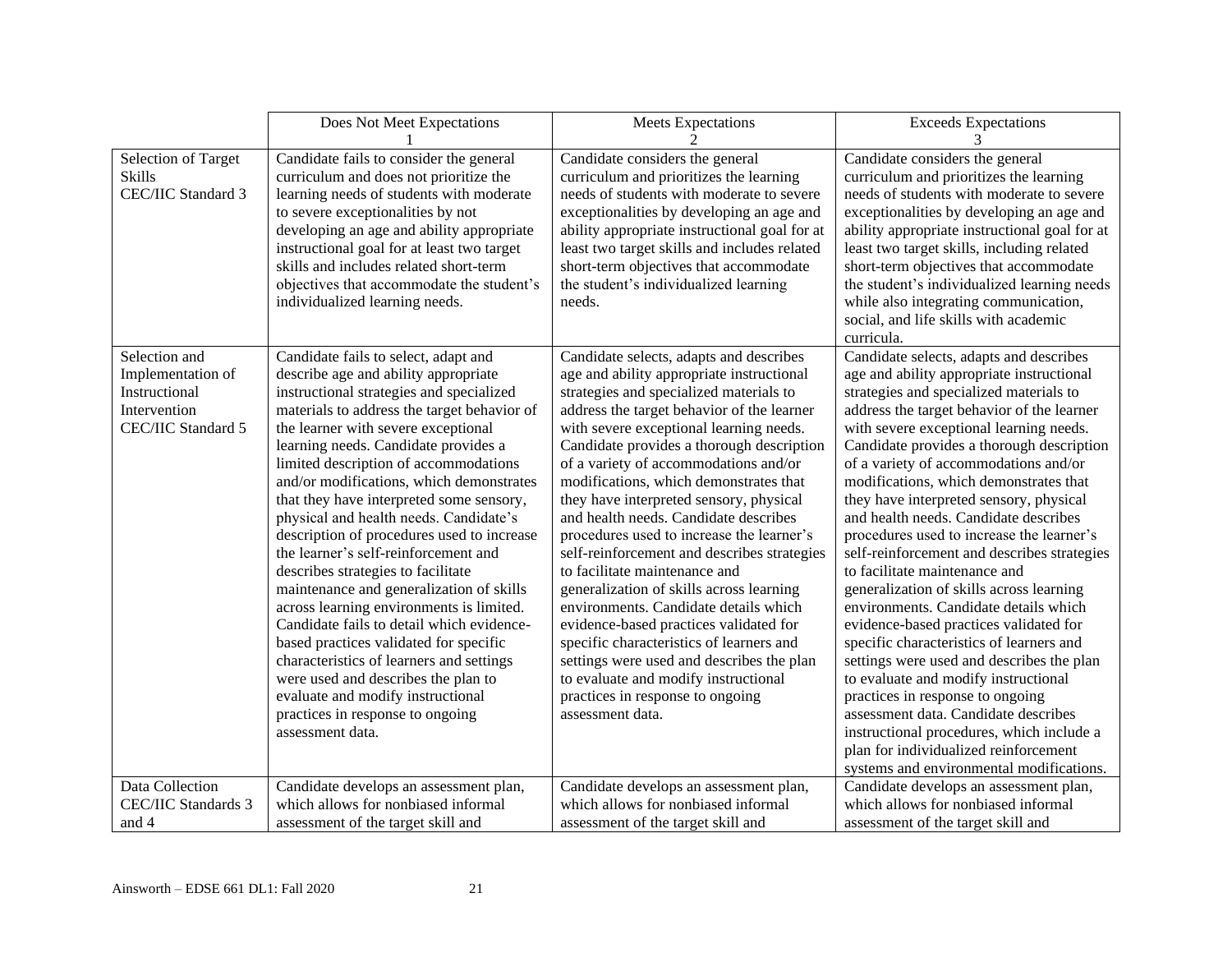|                                          | Does Not Meet Expectations                                                                                                                                                                                                                                                                                                                                                                                                                      | <b>Meets Expectations</b>                                                                                                                                                                                                                                                                                                                                                                                                                                    | <b>Exceeds Expectations</b>                                                                                                                                                                                                                                                                                                                                                                                                                                                                                                                              |
|------------------------------------------|-------------------------------------------------------------------------------------------------------------------------------------------------------------------------------------------------------------------------------------------------------------------------------------------------------------------------------------------------------------------------------------------------------------------------------------------------|--------------------------------------------------------------------------------------------------------------------------------------------------------------------------------------------------------------------------------------------------------------------------------------------------------------------------------------------------------------------------------------------------------------------------------------------------------------|----------------------------------------------------------------------------------------------------------------------------------------------------------------------------------------------------------------------------------------------------------------------------------------------------------------------------------------------------------------------------------------------------------------------------------------------------------------------------------------------------------------------------------------------------------|
|                                          | accommodates the unique abilities and<br>needs of the student with severe<br>exceptional learning needs is limited.<br>Candidate does not describe the methods<br>of maintaining records or outlines a plan<br>for using baseline ongoing data to modify<br>instructional practices.                                                                                                                                                            | accommodates the unique abilities and<br>needs of the learner with moderate to<br>severe exceptional learning needs.<br>Candidate reflects theories and research<br>that form the basis of curriculum<br>development and instructional practice (3)<br>by developing an assessment plan that<br>includes methods of maintaining learner<br>records and outlines a plan for<br>systematically collecting baseline and<br>ongoing data on learner performance. | accommodates the unique abilities and<br>needs of the learner with moderate to<br>severe exceptional learning needs.<br>Candidate reflects theories and research<br>that form the basis of curriculum<br>development and instructional practice by<br>developing an assessment plan that<br>utilizes a variety of methods of assessing<br>learner performance, outlines a plan for<br>systematically collecting baseline and<br>ongoing data on learner performance, and<br>how data are to be used to modify<br>instructional strategies and materials. |
| <b>Results</b><br>CEC /IIC Standard 4    | Candidate fails to report assessment and<br>intervention results effectively both in<br>graph and written form, based on the data<br>collected on the target behavior. Candidate<br>fails to report on inter-observer agreement<br>and use basic assessment terminology<br>accurately.                                                                                                                                                          | Candidate reports assessment and<br>intervention results effectively both in<br>graph and written form, based on the data<br>collected on the target behavior. Candidate<br>reports on inter-observer agreement and<br>uses basic assessment terminology<br>accurately.                                                                                                                                                                                      | Candidate reports assessment and<br>intervention results effectively both in<br>graph and written form, based on the data<br>collected on the target behavior. Candidate<br>reports on inter-observer agreement and<br>uses specialized terminology used in the<br>assessment of individuals with severe<br>exceptional learning needs accurately.                                                                                                                                                                                                       |
| Discussion<br><b>CEC/IIC Standards 4</b> | Candidate fails to interpret information<br>and use learner data to evaluate the<br>efficacy of the behavior change program<br>(selection and use of specialized strategies<br>appropriate to the abilities and needs of<br>the individual, effectiveness of plan to<br>improve target behavior across<br>environments, etc.). Candidate fails to use<br>learner data to guide educational decisions<br>and to provide feedback to the learner. | Candidate interprets information and uses<br>learner data to evaluate the efficacy of the<br>behavior change program (selection and<br>use of specialized strategies appropriate to<br>the abilities and needs of the individual,<br>effectiveness of plan to improve target<br>behavior across environments, etc.).<br>Candidate uses learner data to guide<br>educational decisions and to provide<br>feedback to the learner.                             | Candidate interprets information and uses<br>learner data to evaluate the efficacy of the<br>behavior change program (selection and<br>use of specialized strategies appropriate to<br>the abilities and needs of the individual,<br>effectiveness of plan to improve target<br>behavior across environments,<br>etc.).Candidate uses organized and<br>graphed learner data to guide educational<br>decisions and to provide feedback to the<br>learner.                                                                                                 |